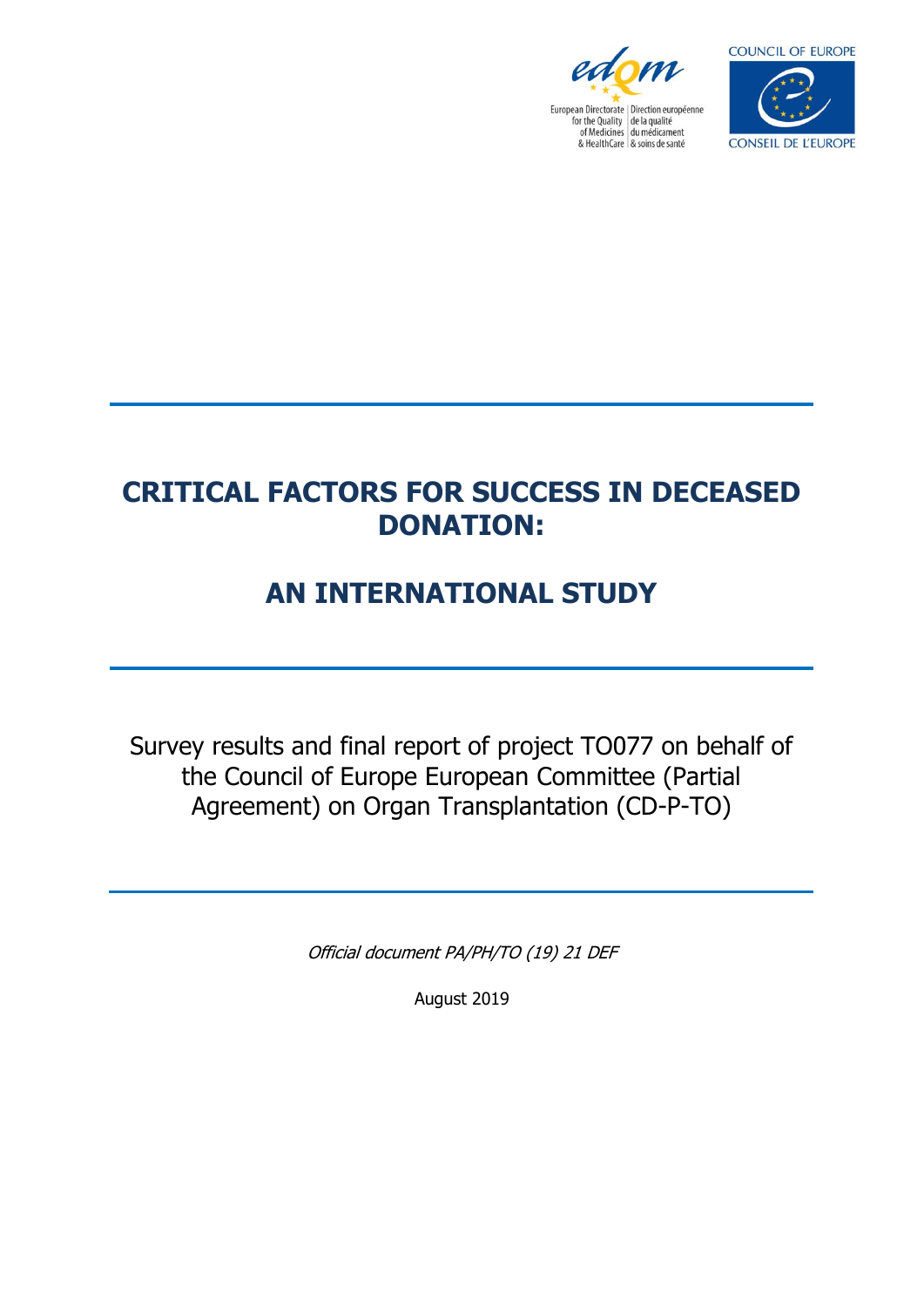



## **Background/aim**

Project TO077 of the European Committee (Partial Agreement) on Organ Transplantation (CD-P-TO) was initiated with the aim of gaining insight into the determinants that may influence the donation rates in the Council of Europe member states, and the success factors for increasing organ availability. An online survey was conceived of and conducted by the project TO077 working group.<sup>1</sup>

## **Methods**

The online survey "Critical factors for success in deceased donation: an international study" was aimed at collecting information about measures implemented by the Council of Europe member states to promote deceased organ donation during the years 2002 to 2017. CD-P-TO members were invited by e-mail to take the online survey; participation was open from June to December 2018.

## **Results**

The following countries participated in the survey: Belgium, Czech Republic, Estonia, Italy, Latvia, Lithuania, Republic of Moldova, Netherlands, Poland, Slovakia, Slovenia, Spain, Switzerland, United Kingdom. The participation rate was 39% (14/36).

## **Overview on survey topics**

Domain 1: "Detection and referral of possible donors"; areas in Domain 1 include:

- Resources (e.g. finances, staff, infrastructure)
- Organisation (e.g. structures, guidelines)
- Hospital staff awareness, training, commitment, accountability

Domain 2: "Extension of donor pool"; areas in Domain 2 include:

- Donor viability (e.g. extended criteria donors, technical measures)
- Donation after cardiocirculatory death

Domain 3: "Obtaining consent"; areas in Domain 3 include:

- Patient/family refusal (e.g. training of staff, timing of approach, consent policy/modality, incentives)
- Public awareness for organ donation (e.g. public campaigns, media coverage)

 $1$  The members of the CD-P-TO project TO077 working group are (in alphabetical order): Samuel Arrabal (France), Danica Avsec (Slovenia), Beatriz Domínguez-Gil (Spain), Bernadette Haase (Netherlands), Franz F. Immer (Switzerland), Alessandro Nanni Costa (Italy).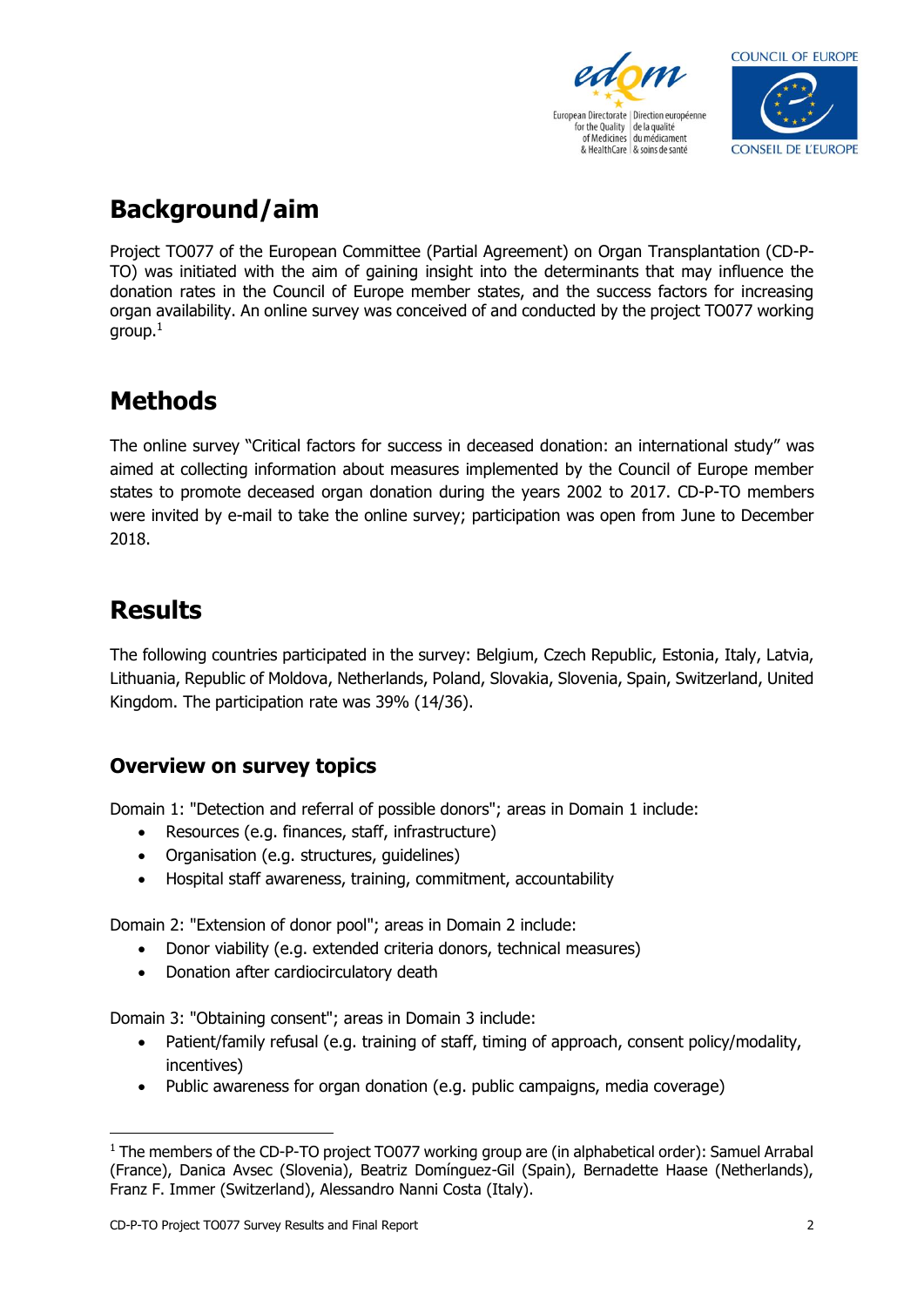



QUESTION: Please indicate the domains and areas in which measures have been implemented.

|                                    | Belgium | <b>Czech Republic</b> | Estonia | Italy | Latvia | Lithuania | Republic of Moldova | Netherlands | Poland | Slovakia | Slovenia | Spain | Switzerland | <b>United Kingdom</b> |
|------------------------------------|---------|-----------------------|---------|-------|--------|-----------|---------------------|-------------|--------|----------|----------|-------|-------------|-----------------------|
| Domain 1: measures implemented     |         |                       |         |       |        |           |                     |             |        |          |          |       |             |                       |
| Resources                          |         |                       |         |       |        |           |                     |             |        |          |          |       |             |                       |
| Organisation                       |         |                       |         |       |        |           |                     |             |        |          |          |       |             |                       |
| <b>Staff</b>                       |         |                       |         |       |        |           |                     |             |        |          |          |       |             |                       |
| Other                              |         |                       |         |       |        |           |                     |             |        |          |          |       |             |                       |
| Reason for no measures implemented |         |                       |         |       |        |           |                     |             |        |          |          |       |             |                       |
| Legal restrictions                 |         |                       |         |       |        |           |                     |             |        |          |          |       |             |                       |
| Other reasons                      |         |                       |         |       |        |           |                     |             |        |          |          |       |             |                       |
| Domain 2: measures implemented     |         |                       |         |       |        |           |                     |             |        |          |          |       |             |                       |
| Donor viability                    |         |                       |         |       |        |           |                     |             |        |          |          |       |             |                       |
| <b>DCD</b>                         |         |                       |         |       |        |           |                     |             |        |          |          |       |             |                       |
| Other                              |         |                       |         |       |        |           |                     |             |        |          |          |       |             |                       |
| Reason for no measures implemented |         |                       |         |       |        |           |                     |             |        |          |          |       |             |                       |
| Lack of resources                  |         |                       |         |       |        |           |                     |             |        |          |          |       |             |                       |
| Legal restrictions                 |         |                       |         |       |        |           |                     |             |        |          |          |       |             |                       |
| Other reasons                      |         |                       |         |       |        |           |                     |             |        |          |          |       |             |                       |
| Domain 3: measures implemented     |         |                       |         |       |        |           |                     |             |        |          |          |       |             |                       |
| Patient/family refusal             |         |                       |         |       |        |           |                     |             |        |          |          |       |             |                       |
| Public awareness                   |         |                       |         |       |        |           |                     |             |        |          |          |       |             |                       |
| Other                              |         |                       |         |       |        |           |                     |             |        |          |          |       |             |                       |
| Reason for no measures implemented |         |                       |         |       |        |           |                     |             |        |          |          |       |             |                       |
| Other reasons                      |         |                       |         |       |        |           |                     |             |        |          |          |       |             |                       |

#### **Table 1: Overview of domain answers by country**

Red squares: no measures implemented, green squares: measures implemented.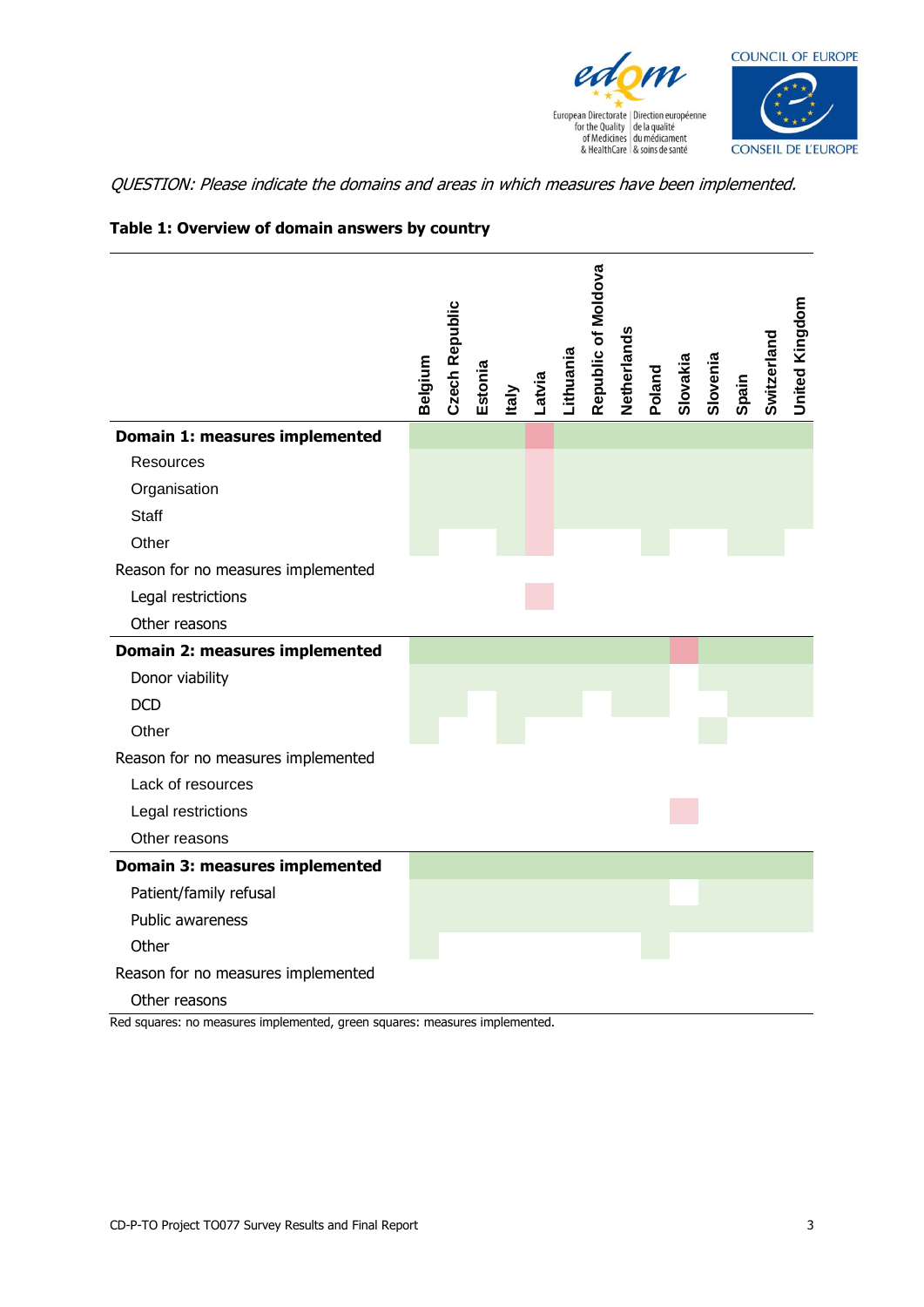



## **Detailed answers**

## **Domain 1: "Detection and referral of possible donors"**

QUESTION: Please provide a short description of measures implemented in area "resources".

#### **Table 2: Measures implemented in area "resources"**

| <b>Belgium</b>     | Financial support for hospitals (part-time nurse): registration of each death in intensive care (donor detection).<br>Financial support for training on family approach. |
|--------------------|--------------------------------------------------------------------------------------------------------------------------------------------------------------------------|
| Czech              | Health insurance pays hospitals for donor identification.                                                                                                                |
| Republic           | Health insurance pays for reimbursement of lost income of living donors.                                                                                                 |
|                    | Contribution to funeral costs of deceased donors.                                                                                                                        |
|                    |                                                                                                                                                                          |
| <b>Italy</b>       | Since 2014 CNT has managed the national allocation platform with 15 new people (nurses and medical                                                                       |
|                    | doctors) working on-call 24/7. The national allocation office is currently situated in a separate building within                                                        |
|                    | the national institute of health, where it is possible for working staff to stay during the night shift.                                                                 |
| Lithuania          | Since 1999 there have been national Compulsory Health Insurance Fund payments for identification and                                                                     |
|                    | preparation of donors – for donor hospitals and laboratories. In 2008 payments were split up by stages. 2,100                                                            |
|                    | EUR 2018 amount of EUR -The amount insignificant rises up (now 2,100 EUR for 1 donor). AUTHORITY:                                                                        |
|                    | NTB, Ministry of Health. TARGET - national, mandatory                                                                                                                    |
| <b>Republic of</b> | AIM: Establishment of the Transplant Agency with the major goal of efficiently implementing state policy in the                                                          |
| Moldova            | field of the transplantation of human organs, tissues and cells. AUTHORITY: Initiated/implemented by                                                                     |
|                    |                                                                                                                                                                          |
|                    | Government/Ministry of Health. TARGET: national level. CHARACTERISTIC: mandatory. YEAR: 2010.                                                                            |
|                    |                                                                                                                                                                          |
|                    | AIM: Financing of the donation and transplantation of human organ activities by establishment of the financial                                                           |
|                    | mechanism to pay a specific fee for pre-surgical maintenance therapy of potential brain-dead organ donors in                                                             |
|                    | ICUs. Aimed at reimbursement and motivating the staff involved. AUTHORITY: Initiated/implemented by                                                                      |
|                    | Transplant Agency/Ministry of Health. TARGET: national level. CHARACTERISTIC: mandatory. YEAR: 2014.                                                                     |
| <b>Netherlands</b> | AIM: Since 2002, donation coordinators have been appointed in Dutch hospitals to increase donor awareness                                                                |
|                    | and implement and evaluate donation policy, with the aim of increasing the number of post mortem donors.                                                                 |
|                    | AUTHORITY: Dutch Transplant Foundation, with financial support of the Ministry of Health. TARGET: local                                                                  |
|                    | level. CHARACTERISTIC: supportive. YEAR: ongoing                                                                                                                         |
|                    |                                                                                                                                                                          |
| Poland             | 1. National Program for The Development of Transplantation Medicine with yearly budget of about 10 million                                                               |
|                    | Euro to support donation and transplant departments, education and public campaigns in the areas of                                                                      |
|                    | deceased and live donation. AUTHORITY: Parliament, Government, Ministry of Health, Poltransplant.                                                                        |
|                    | CHARACTERISTIC: supportive. TARGET: national level. YEAR: since 2011. REFERENCES: The Council of                                                                         |
|                    | Ministers resolution of 12 October 2010 on establishment of longstanding program for the years 2011-2020                                                                 |
|                    | called National Program for the Development of Transplantation Medicine. Resolution No 164, 2010.                                                                        |
|                    | http://www.poltransplant.org.pl/uchwala_rm_1642010.html. Accessed 21.09.2015                                                                                             |
| Slovakia           | Finances are allocated to hospitals which identify donors.                                                                                                               |
|                    |                                                                                                                                                                          |
| Slovenia           | At Slovenija transplant we are constantly looking for additional finances to supplement the regular                                                                      |
|                    | governmental budget. We have succeeded in joining other countries to be a partner in many EU projects. The                                                               |
|                    | outcomes of the projects have brought us more knowledge, new results, strategies and material to educate                                                                 |
|                    | different target groups about donation and transplantation. Considering these aspects, we have significantly                                                             |
|                    | improved the financial part during the last 15 years. Furthermore, we have made important improvements to                                                                |
|                    | human resources. Namely, in 2002, when Slovenija transplant was established and started to work                                                                          |
|                    | independently, we succeed in employing four times more full-time staff and 50% more contractors. The                                                                     |
|                    | selection criteria for new experts have changed in line with new needs and have also been constantly                                                                     |
|                    |                                                                                                                                                                          |
|                    | improved.                                                                                                                                                                |
|                    | The management team of Slovenija transplant has been in charge of proposing different new ideas,                                                                         |
|                    | organisational changes, holding interviews with new expert candidates, designing the project proposals,                                                                  |
|                    | searching for new partners for the projects, implementing the outcomes and results, and checking the current                                                             |
|                    | situation using SWOT analysis. Based on the results, the management team has prepared an annual                                                                          |
|                    | educational plan for the national donation program, implementing it by inviting the best presenters and tutors,                                                          |
|                    | and working constantly with the media in the most open way concerning credibility of information and clinical                                                            |
|                    | results.                                                                                                                                                                 |
|                    | The Ministry of Health requests the annual report every year to confirm the annual plan for the next year. The                                                           |
|                    | members of the supervisory board are nominated every four years and control all aspects of Slovenija                                                                     |
|                    | transplant, including indicators of effectivity and quality in the donor program and whether the aims of the plan                                                        |
|                    | have been fulfilled.                                                                                                                                                     |
| <b>Switzerland</b> | National Action Plan (action field "structures and resources in hospitals"): Allocation of earmarked funds to                                                            |
|                    |                                                                                                                                                                          |
|                    | healthcare professionals charged with tasks related to organ donation (local organ and tissue donation                                                                   |
|                    | coordinators). AIM: Remuneration of defined percentages of coordinators' working time (with enhanced                                                                     |
|                    | accountability concerning the specific tasks of the coordinators). AUTHORITY: The National Action Plan was                                                               |
|                    | initiated by the Federal Office of Public Health. Financing for the measures in action field "structures and                                                             |
|                    | resources in hospitals" is provided by the cantons. The measures were implemented by                                                                                     |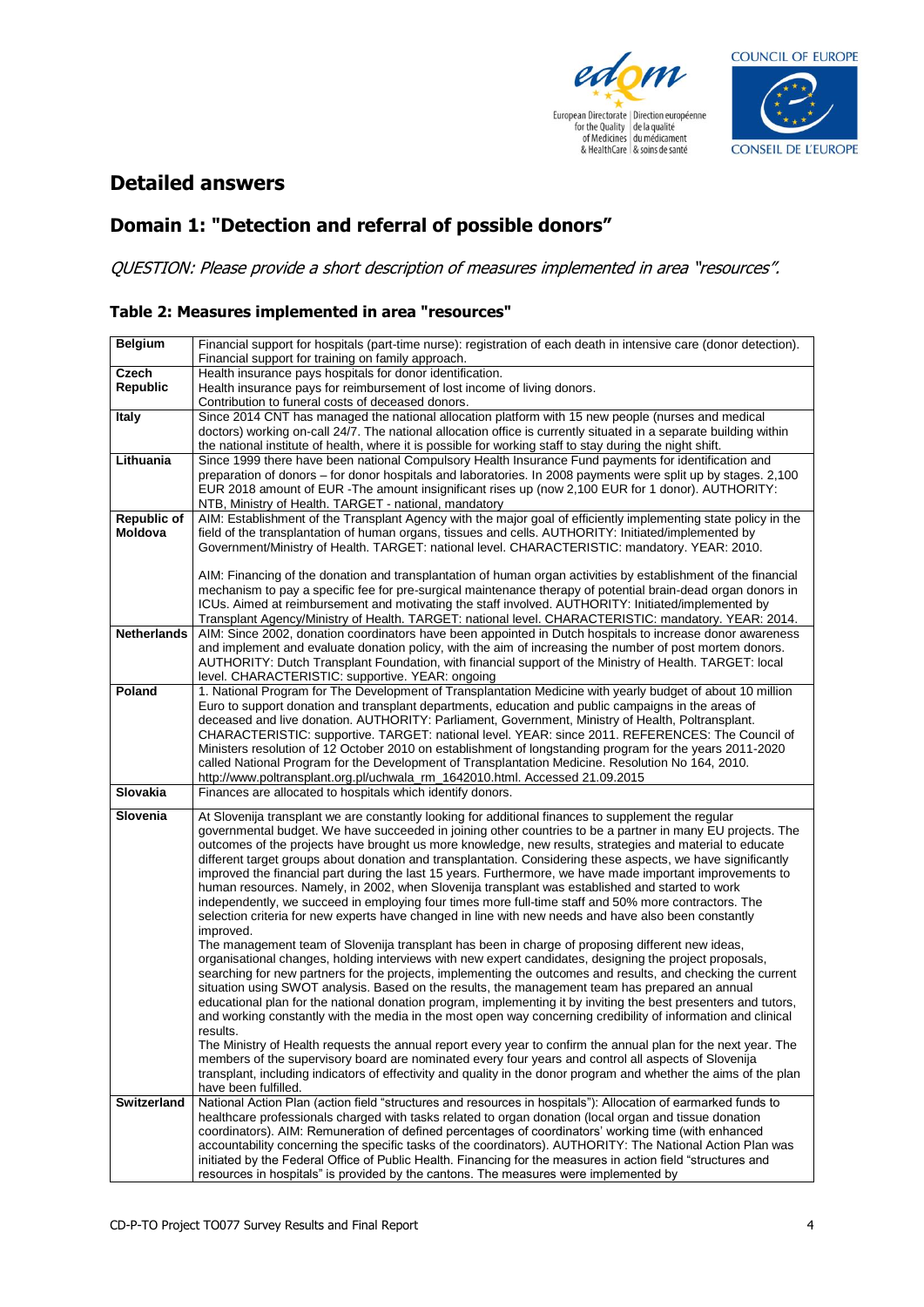





|                          | Swisstransplant/Comité National du Don d'Organes. TARGET: National level. CHARACTERISTIC: Mandatory<br>YEAR: The National Action Plan started in 2013.                                                                                                                                                                                                                                                                                                                                                                                                        |
|--------------------------|---------------------------------------------------------------------------------------------------------------------------------------------------------------------------------------------------------------------------------------------------------------------------------------------------------------------------------------------------------------------------------------------------------------------------------------------------------------------------------------------------------------------------------------------------------------|
| <b>United</b><br>Kingdom | AIM<br>Infrastructure - The overarching UK infrastructure changes that laid the foundation for the UK's improvements<br>in deceased donation from 2008 – present were the publication and then implementation of the 14 Organ<br>Donation Taskforce Recommendations.<br>https://nhsbtdbe.blob.core.windows.net/umbraco-assets-<br>corp/4245/organsfortransplantstheorgandonortaskforce1streport.pdf                                                                                                                                                           |
|                          | 14 Recommendations<br>Recommendation 1<br>A UK-wide Organ Donation Organisation should be established.<br>- merger with blood service to create NHS Blood and Transplant (NHSBT). Organ Donation and<br>Transplantation Service had a budget of approximately £10 million per annum before 2008. Current budget<br>approximately £74 million per annum.                                                                                                                                                                                                       |
|                          | Recommendation 2<br>The establishment of the Organ Donation Organisation should be the responsibility of NHSBT.                                                                                                                                                                                                                                                                                                                                                                                                                                               |
|                          | Recommendation 3<br>Urgent attention is required to resolve outstanding legal, ethical and professional issues in order to ensure that<br>all clinicians are supported and are able to work within a clear and unambiguous framework of good practice.<br>Additionally, an independent UK-wide Donation Ethics Group should be established.<br>- multiple publications of ethics, law and professional practice. The UK Donation Ethics Committee ran from<br>2009-2016.                                                                                      |
|                          | Recommendation 4<br>All parts of the NHS must embrace organ donation as a usual, not an unusual event. Local policies,<br>constructed around national guidelines, should be put in place. Discussions about donation should be part of<br>all end-of-life care when appropriate. Each Trust should have an identified clinical donation champion and a<br>Trust donation committee to help achieve this.                                                                                                                                                      |
|                          | Recommendation 5<br>Minimum notification criteria for potential organ donors should be introduced on a UK-wide basis. These<br>criteria should be reviewed after 12 months in light of evidence of their effect, and the comparative impact of<br>more detailed criteria should also be assessed.                                                                                                                                                                                                                                                             |
|                          | Recommendation 6<br>Donation activity in all Trusts should be monitored. Rates of potential donor identification, referral, approach to<br>the family and consent to donation should be reported. The Trust donation committee should report to the<br>Trust Board through the clinical governance process and the medical director, and the reports should be part of<br>the assessment of Trusts through the relevant healthcare regulator. Benchmark data from other Trusts should<br>be made available for comparison.                                    |
|                          | Recommendation 7<br>Brain stem death testing should be carried out in all patients where brain stem death is a likely diagnosis, even<br>if organ donation is an unlikely outcome.                                                                                                                                                                                                                                                                                                                                                                            |
|                          | Recommendation 8<br>Financial disincentives to Trusts facilitating donation should be removed through the development and<br>introduction of appropriate reimbursement.                                                                                                                                                                                                                                                                                                                                                                                       |
|                          | Recommendation 9<br>The current network of donor transplant coordinators should be expanded and strengthened through central<br>employment by a UK-wide Organ Donation Organisation. Additional co-ordinators, embedded within critical<br>care areas, should be employed to ensure a comprehensive, highly skilled, specialised and robust service.<br>There should be a close and defined collaboration between DTCs, clinical staff and Trust donation champions.<br>Electronic on-line donor registration and organ offering systems should be developed. |
|                          | Recommendation 10<br>A UK-wide network of dedicated organ retrieval teams should be established to ensure timely, high-quality<br>organ removal from all heart-beating and non-heart-beating donors. The Organ Donation Organisation should<br>be responsible for commissioning the retrieval teams and for audit and performance management.                                                                                                                                                                                                                 |
|                          | Recommendation 11<br>All clinical staff likely to be involved in the treatment of potential organ donors should receive mandatory<br>training in the principles of donation. There should also be regular update training.                                                                                                                                                                                                                                                                                                                                    |
|                          | Recommendation 12<br>Appropriate ways should be identified of personally and publicly recognising individual organ donors, where<br>desired. These approaches may include national memorials, local initiatives and personal follow-up to donor                                                                                                                                                                                                                                                                                                               |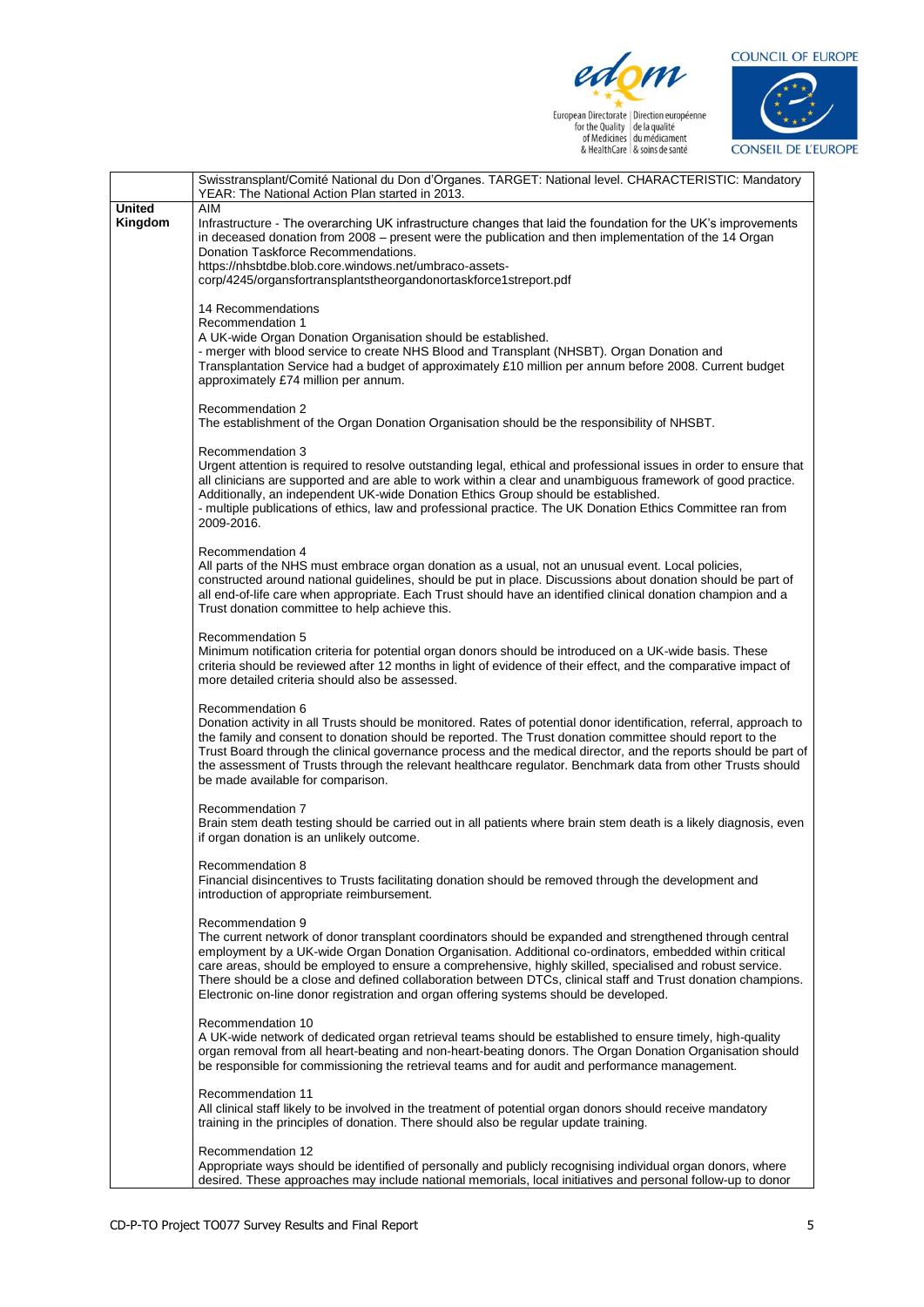



| families.                                                                                                                                                                                                                                                                                                                                                                                                                                                                                                        |
|------------------------------------------------------------------------------------------------------------------------------------------------------------------------------------------------------------------------------------------------------------------------------------------------------------------------------------------------------------------------------------------------------------------------------------------------------------------------------------------------------------------|
| Recommendation 13<br>There is an urgent requirement to identify and implement the most effective methods through which organ<br>donation and the "gift of life" can be promoted to the general public, and specifically to the BME population.<br>Research should be commissioned through Department of Health research and development funding.                                                                                                                                                                 |
| Recommendation 14<br>The Department of Health and the Ministry of Justice should develop formal guidelines for coroners concerning<br>organ donation.                                                                                                                                                                                                                                                                                                                                                            |
| AUTHORITY: All four UK departments of health. TARGET: United Kingdom. CHARACTERISTIC: Supportive.<br><b>YEAR: 2008</b>                                                                                                                                                                                                                                                                                                                                                                                           |
| AIM<br>Staff - The creation throughout the United Kingdom of approximately 250 full-time equivalent specialist nurses<br>for organ donation (SN-OD) embedded in intensive care units and approximately 250 clinical leads for organ<br>donation (senior doctors, usually intensive care physicians) in every acute hospital with donation potential on<br>four hours per week to take a leadership and championing role.                                                                                         |
| Referral goal<br>A patient for whom neurological death is suspected or for whom imminent death is anticipated, i.e. receiving<br>assisted ventilation, a clinical decision to withdraw treatment has been made and death is anticipated within<br>four hours, should be referred to a Specialist Nurse for Organ Donation. Between 1st April 2017 and 31st<br>March 2018 the donation after brainstem death (DBD) referral rate was 99% and the donation after circulatory<br>death (DCD) referral rate was 89%. |
| AUTHORITY: NHS Blood and Transplant. TARGET: United Kingdom. CHARACTERISTIC: Mandatory (having<br>a specialist nurse or clinical lead is mandatory). YEAR: 2009                                                                                                                                                                                                                                                                                                                                                  |

#### QUESTION: Please provide a short description of measures implemented in area "organisation".

#### **Table 3: Measures implemented in area "organisation"**

| <b>Belgium</b>           | Each hospital (circa 90) has a medical and nurse donor coordinator.                                                                                                                                                                                                                                                                                                                                                                                                                                                                                                                                                                                                                   |
|--------------------------|---------------------------------------------------------------------------------------------------------------------------------------------------------------------------------------------------------------------------------------------------------------------------------------------------------------------------------------------------------------------------------------------------------------------------------------------------------------------------------------------------------------------------------------------------------------------------------------------------------------------------------------------------------------------------------------|
| Czech<br><b>Republic</b> | Introduction of transplant coordinators in some hospitals.                                                                                                                                                                                                                                                                                                                                                                                                                                                                                                                                                                                                                            |
| Italy                    | Update of national quidelines on DCD, national crossover programme.                                                                                                                                                                                                                                                                                                                                                                                                                                                                                                                                                                                                                   |
| Lithuania                | The procedure for preparation of the Donor was approved by the legal act of the Minister of Health in 2008;<br>this is mandatory for the donor hospital.<br>In 2015 NTB issued a methodological tool for physicians and residents. Donor hospital reanimatologists<br>helped in this area and a publication was distributed at national-level donor hospitals. The publication is<br>intended to facilitate the process of donor preparation. AUTHORITY: NTB. CHARACTERISTIC: supportive.<br>TARGET: information for donor hospitals                                                                                                                                                  |
| Republic of<br>Moldova   | AIM: Development of the transplant system with the aim of ensuring equal access for patients to<br>transplantation services at the national level by authorising the 16 medical-sanitary institutions to conduct<br>activities in the field of donation and transplantation, creating a tissue bank, implementing the automated<br>information system "TRANSPLANT" AIS for monitoring of activities concerning human organ, tissue and cell<br>procurement and transplantation, creating an HLA typing laboratory. AUTHORITY: Initiated/implemented by<br>the Transplant Agency/Ministry of Health. TARGET: national level. CHARACTERISTIC:<br>supportive/mandatory. YEAR: 2011-2013. |
|                          | AIM: Guideline on the organisation and conduct of the procurement and transplant of human organs, tissues<br>and cells. Aimed at quality assurance and safety of procurement and transplant procedures. AUTHORITY:<br>Initiated/implemented by the Transplant Agency/Ministry of Health. TARGET: national level.<br>CHARACTERISTIC: mandatory. YEAR: 2017                                                                                                                                                                                                                                                                                                                             |
| <b>Netherlands</b>       | AIM: in 2008 the Masterplan for Organ Donation was implemented with the aim of improving the number of<br>donors. Dutch hospitals were divided into clusters. A cluster contains one large hospital (high number of organ<br>donors) where a "donation intensivist" has been appointed to support the smaller hospitals within the cluster<br>with their donation activities. AUTHORITY: Dutch Transplant Foundation, with financial support of the Ministry<br>of Health. TARGET: local level. CHARACTERISTIC: supportive. Year: ongoing.                                                                                                                                            |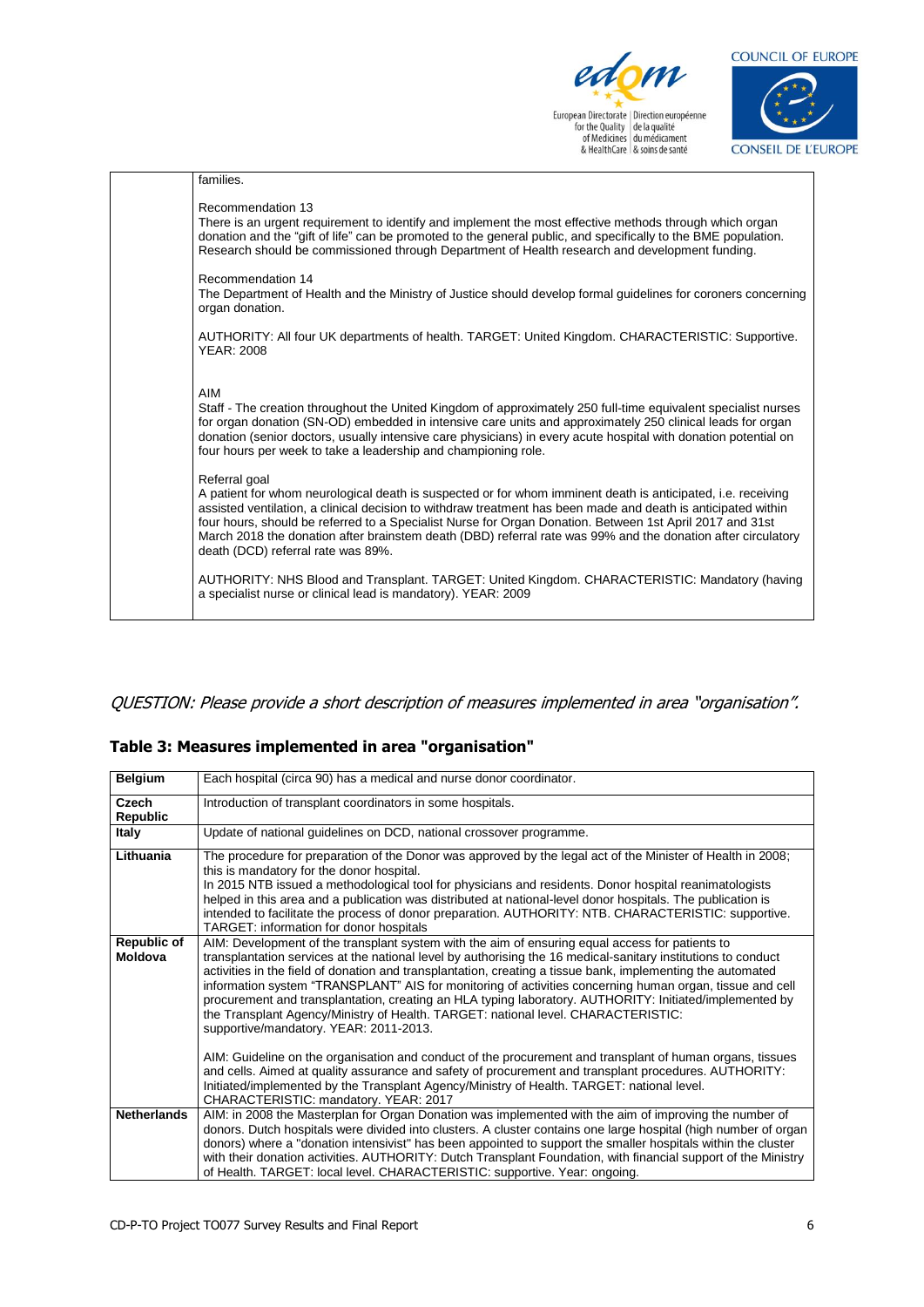



| Poland                   | 1. Setting up and running the national system of donor hospital transplant coordinators in about 200 hospitals<br>with potential for donation performed and financed by Poltransplant. AUTHORITY: Poltransplant, hospital<br>directors. CHARACTERISTIC: supportive. TARGET: national level. YEAR: since 2010. REFERENCES:<br>System of donor hospital transplant coordinators maintained and financed by national transplant organisation<br>improves donation rates, but is effective in only half of hospitals. Transplant Proc. 2014;46(8):2501-4<br>2. Hospital stratification according to potential for deceased donation. Criteria for these stratifications are as<br>follows: ICU (yes/no), neurosurgery (y/n), stroke department (y/n), multispecialty hospitals vs small county<br>hospitals. AUTHORITY: Poltransplant. TARGET: national level. YEAR since 2016. REFERENCES: Hospital<br>Profiling And Hospital Stratification System As A Step For Assessment The Potential Of Organ Donation From<br>Deceased Donors Research article Transplantation Proceedings, In press, accepted manuscript, Available<br>online 28 March 2018 |
|--------------------------|--------------------------------------------------------------------------------------------------------------------------------------------------------------------------------------------------------------------------------------------------------------------------------------------------------------------------------------------------------------------------------------------------------------------------------------------------------------------------------------------------------------------------------------------------------------------------------------------------------------------------------------------------------------------------------------------------------------------------------------------------------------------------------------------------------------------------------------------------------------------------------------------------------------------------------------------------------------------------------------------------------------------------------------------------------------------------------------------------------------------------------------------------|
|                          | 3. Hospital Quality Improvement Programs (web-netted, maintained by Poltransplant - koordynator.net) in<br>hospitals with donation for monitoring and internal auditing of donation pathways. AUTHORITY: Poltransplant,<br>hospitals. TARGET: national level. CHARACTERISTIC: supportive. YEAR: since 2014. REFERENCES:<br>System of Monitoring Potential Deceased Organ Donations in Over 200 Hospitals in Poland Using a Web<br>Tool: Implementation and Structure. Transplant Proc. 2016; 48(8): 1381-6                                                                                                                                                                                                                                                                                                                                                                                                                                                                                                                                                                                                                                       |
| Slovakia                 | Donor program is supported by the Ministry of Health                                                                                                                                                                                                                                                                                                                                                                                                                                                                                                                                                                                                                                                                                                                                                                                                                                                                                                                                                                                                                                                                                             |
| Slovenia                 | A national network was established 25 years ago, but has been improved constantly. The Slovenija transplant<br>management team has led all changes in procurement hospitals related to the organisational scheme and<br>financial reimbursement. The Slovenija transplant team has prepared guidelines with algorithms for the<br>national coordination office and for all procurement (so-called donor) hospitals.<br>The cooperation with all donor hospitals is based on requirements defined by law and in bilateral agreement,<br>and renewed when needed.                                                                                                                                                                                                                                                                                                                                                                                                                                                                                                                                                                                  |
| Spain                    | Different Guidelines developed with the Spanish Society of Emergency Care and the Spanish Society of<br>Intensive Care for the early identification and referral of possible organ donors from within and outside of the<br>ICU -- including the application of intensive care to facilitate organ donation (ICOD).                                                                                                                                                                                                                                                                                                                                                                                                                                                                                                                                                                                                                                                                                                                                                                                                                              |
| Switzerland              | National Action Plan (action field "processes and quality management") AIM: Establishment and<br>implementation of nationally standardised guidelines and processes. AUTHORITY: The measures in action<br>field "processes and quality management" were implemented by Swisstransplant/Comité National du Don<br>d'Organes. TARGET: National level. CHARACTERISTIC: Mandatory. YEAR: The National Action Plan started<br>in 2013.                                                                                                                                                                                                                                                                                                                                                                                                                                                                                                                                                                                                                                                                                                                |
| <b>United</b><br>Kingdom | <b>AIM</b><br>Guideline - The publication of Timely Identification and Referral of Potential Organ Donors: A Strategy for<br>Implementation of Best Practice. https://nhsbtdbe.blob.core.windows.net/umbraco-assets-corp/1337/timely-<br>identification-and-referral-of-potential-organ-donors-nhsbt.pdf<br>Performance metrics are shared biannually with hospitals and via the organ donation regional collaboratives<br>which were established in 2011.<br>AUTHORITY: NHS Blood and Transplant. TARGET: United Kingdom. CHARACTERISTIC: Supportive.<br><b>YEAR: 2012</b>                                                                                                                                                                                                                                                                                                                                                                                                                                                                                                                                                                      |

QUESTION: Please provide a short description of measures implemented in area "hospital staff".

#### **Table 4: Measures implemented in area "hospital staff"**

| <b>Belgium</b>    | Local and national protocols + organisation of training on donation and family support                                                                                                                                                                                                                                                                                                                                                                                                        |
|-------------------|-----------------------------------------------------------------------------------------------------------------------------------------------------------------------------------------------------------------------------------------------------------------------------------------------------------------------------------------------------------------------------------------------------------------------------------------------------------------------------------------------|
| Czech<br>Republic | Education and training of health professionals                                                                                                                                                                                                                                                                                                                                                                                                                                                |
|                   |                                                                                                                                                                                                                                                                                                                                                                                                                                                                                               |
| Italy             | Annual training courses are planned twice a year for transplant coordinators (Italian TPM). CNT also<br>organises, in cooperation with Padua transplant centre and Veneto regional centre, the DONOR training<br>course for transplant surgeons. In 2015, in the framework of ACCORD JA, a course was organised dedicated<br>to specific aspects of donation-coordination and communication in critical situations. In addition to this there<br>are also other courses organised regionally. |
| Lithuania         | The 2016 legal act signed by the Minister of Health provides for the concept of a donation coordinator. Some                                                                                                                                                                                                                                                                                                                                                                                  |
|                   | hospitals now have a donation coordinator or are encouraged with a financial supplement for the donation                                                                                                                                                                                                                                                                                                                                                                                      |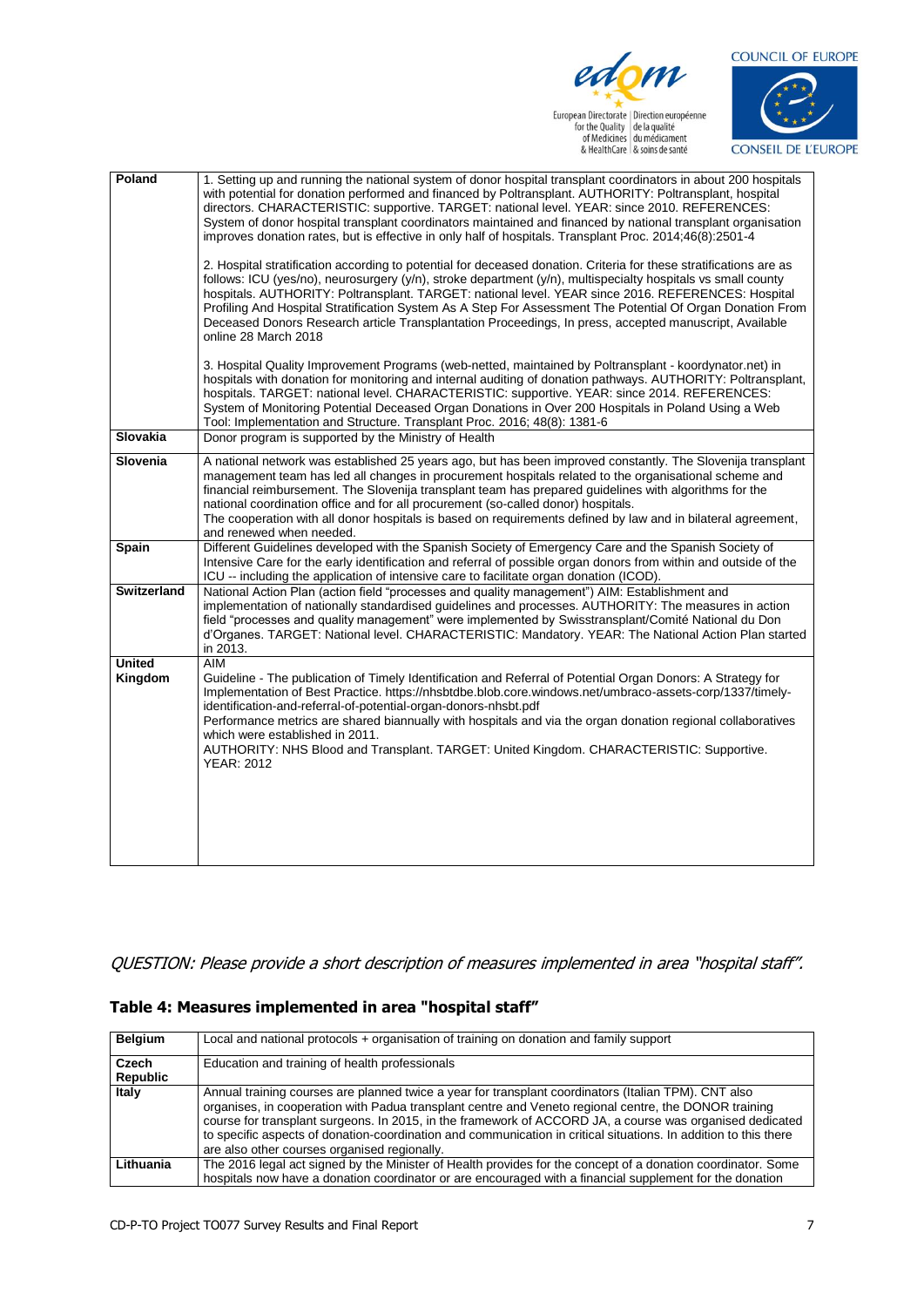





|                    | process. There is smooth communication between the National Coordinator and the Donor Hospital                                                                                                                      |
|--------------------|---------------------------------------------------------------------------------------------------------------------------------------------------------------------------------------------------------------------|
|                    | Coordinator.                                                                                                                                                                                                        |
|                    |                                                                                                                                                                                                                     |
|                    | Kaunas University Clinics, a Lithuanian University of Health Sciences Hospital - one of the donor hospitals - is                                                                                                    |
|                    | conducting a thorough training course on organ donation and transplantation. At the national level, everyone                                                                                                        |
|                    | who wants to can take part. Information is then disseminated.                                                                                                                                                       |
|                    | TPM Courses Listen to Lithuanian Professionals: Face-to-face - 24; Online - 21.                                                                                                                                     |
| <b>Republic of</b> | AIM: Online education program for healthcare professionals involved in the organ donation process. Aimed at                                                                                                         |
| Moldova            | improving knowledge about organ donation, harmonising the procedure and assuring high quality standards.                                                                                                            |
|                    | AUTHORITY: Initiated/implemented by the Transplant Agency, Ministry of Health/TWINNING Project                                                                                                                      |
|                    | "Strengthening the Transplant Agency of the Republic of Moldova and support in legal approximation in the                                                                                                           |
|                    | area of quality and safety of substances of human origin". TARGET: national level.                                                                                                                                  |
| <b>Netherlands</b> | AIM: To improve the consent rate for donation, all intensivists completed the "Communication about Donation"                                                                                                        |
|                    | training. This was part of the Masterplan for Organ Donation. In addition, all family approaches for donation                                                                                                       |
|                    | were evaluated, to get insight into the bottlenecks. AUTHORITY: Dutch Transplant Foundation, with financial<br>support of the Ministry of Health. TARGET: local level. CHARACTERISTIC: supportive. Year: 2008-2016. |
| Poland             | 1. Implementation of ETPOD training in 80 hospitals to improve knowledge among hospital staff and to                                                                                                                |
|                    | support the position of hospital transplant coordinators. AUTHORITY: Poltransplant, Polish Union for                                                                                                                |
|                    | Transplantation Medicine (NGO). TARGET: national level. CHARACTERISTIC: supportive. YEAR: since                                                                                                                     |
|                    | 2010. REFERENCES: Implementation and Sustainability of European Training Program on Organ Donation in                                                                                                               |
|                    | Poland: Results and the Impact on Donation Indicators. Transplant Proc. 2016; 48(8): 2429-33                                                                                                                        |
|                    |                                                                                                                                                                                                                     |
|                    | 2. Continuous training (every year) for transplant coordinators affiliated with Poltransplant to improve                                                                                                            |
|                    | knowledge and practices. AUTHORITY: Poltransplant. TARGET: national level. CHARACTERISTIC:<br>mandatory. YEAR: before 2002. REFERENCES: XXIX Poltransplant Conference for Transplant Coordinators.                  |
|                    | Warsaw 2014 November 13-14. http://www.poltransplant.org.pl/szkolenie_koordynatorow_2014.html.                                                                                                                      |
|                    | Accessed 21.09.2015.                                                                                                                                                                                                |
|                    |                                                                                                                                                                                                                     |
|                    | 3. Organ Donation Hospital Quality System. Preparing "know how" on patterns from ODEQUS program to                                                                                                                  |
|                    | organise and document donation processes in hospitals. AUTHORITY: Poltransplant, hospitals. TARGET:                                                                                                                 |
|                    | donor hospitals. CHARACTERISTIC: supportive. YEAR: since 2015. REFERENCES: Effective Application of                                                                                                                 |
|                    | a Quality System in the Donation Process at Hospital Level. Transplant Proc. 2016; 48(8): 1387-9                                                                                                                    |
| <b>Slovakia</b>    | There are training sessions for hospital staff involved in the donor program.                                                                                                                                       |
| Slovenia           | Based on regular checking of the effectivity of the hospital donor program, we have regular meetings with                                                                                                           |
|                    | hospital management teams and hospital transplant coordinators. To check the effectiveness and quality of                                                                                                           |
| Spain              | the donor program, we use a Quality assurance program installed in all donor hospitals.<br>Training activities on early identification and referral and ICOD organised and targeted at all professionals            |
|                    | managing patients who could be considered possible organ donors.                                                                                                                                                    |
| <b>Switzerland</b> | National Action Plan (action field "training of medical staff"): Online education program for healthcare                                                                                                            |
|                    | professionals involved in the organ donation process. AIM: Aimed at improving knowledge about organ                                                                                                                 |
|                    | donation, harmonising the procedure and assuring high quality standards. AUTHORITY: The online education                                                                                                            |
|                    | program was implemented by Swisstransplant/Comité National du Don d'Organes. TARGET: National level.                                                                                                                |
|                    | CHARACTERISTIC: Supportive/mandatory (depending on function). YEAR: The National Action Plan started                                                                                                                |
|                    | in 2013.                                                                                                                                                                                                            |
| <b>United</b>      | <b>AIM</b><br>The UK has introduced a number of hospital staff education initiatives.                                                                                                                               |
| Kingdom            | Local hospital - education by clinical leads and specialist nurses for organ donation                                                                                                                               |
|                    | The UK has embraced deceased donation simulation training.                                                                                                                                                          |
|                    | 6 hospitals have introduced local simulation courses.                                                                                                                                                               |
|                    | Regional Courses - the Northern Region of England runs annual clinician consent training days. Bristol and                                                                                                          |
|                    | Sheffield run paediatric simulation courses.                                                                                                                                                                        |
|                    | National Courses - the two-day deceased donation course for intensive care trainees commenced in 2013                                                                                                               |
|                    | and ran five times over the last year (Day 1 lectures, Day 2 simulation). The intention is to run six times per                                                                                                     |
|                    | year so that the entire graduating cohort of UK intensive care medicine trainees can be catered for.                                                                                                                |
|                    | AUTHORITY: NHS Blood and Transplant (NHSBT) and local hospital organ donation committees. TARGET:                                                                                                                   |
|                    | United Kingdom. CHARACTERISTIC: Supportive. YEAR: 2011.                                                                                                                                                             |

QUESTION: Please provide a short description of measures implemented in area "other".

#### **Table 5: Measures implemented in area "other"**

|  | nationally<br>press<br>locally<br>-ır<br>campaigns<br>reness<br>me<br>AWdi<br>the contract of the contract of the |
|--|-------------------------------------------------------------------------------------------------------------------|
|--|-------------------------------------------------------------------------------------------------------------------|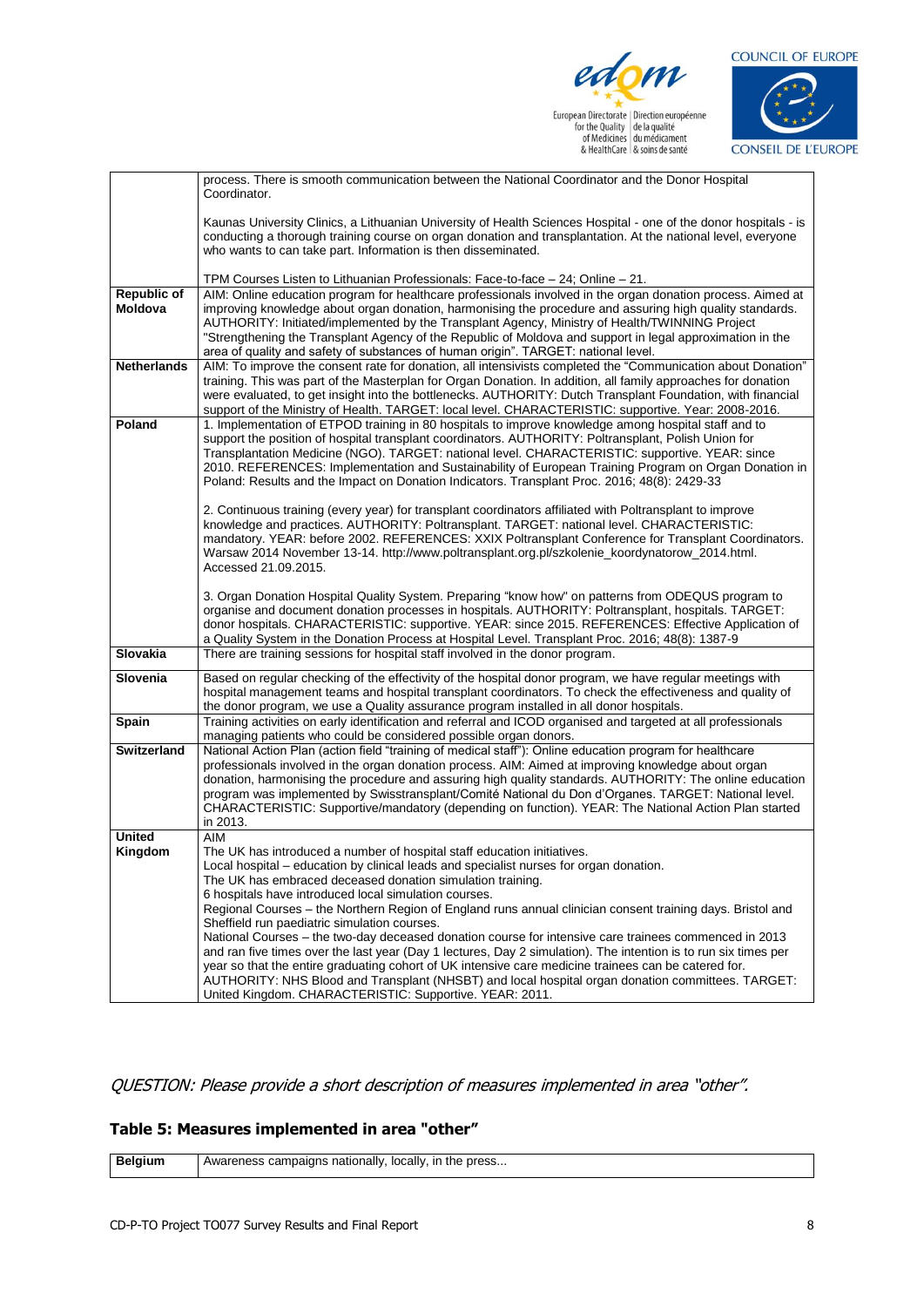



| Italy           | Since 2013 it has been possible to express positive or negative consent to organ donation during renewal or                                                                                                                                                                                                                                                                                                                                                                                                                                                                                                                                                                                                                                                                                                                      |
|-----------------|----------------------------------------------------------------------------------------------------------------------------------------------------------------------------------------------------------------------------------------------------------------------------------------------------------------------------------------------------------------------------------------------------------------------------------------------------------------------------------------------------------------------------------------------------------------------------------------------------------------------------------------------------------------------------------------------------------------------------------------------------------------------------------------------------------------------------------|
|                 | first issue of the ID card. All the information collected is stored in the National IT registry.                                                                                                                                                                                                                                                                                                                                                                                                                                                                                                                                                                                                                                                                                                                                 |
| Poland          | 1. The model for Postgraduate Studies for Transplant Coordinators is well recognised in Poland as well as<br>abroad. AIM: To educate new donor and transplant coordinators. Organised at the Medical University of<br>Warsaw. AUTHORITY: Medical University of Warsaw, Poltransplant, Ministry of Health. TARGET: national<br>level. CHARACTERISTIC: supportive. YEAR: since 2007. REFERENCES: The Model of Postgraduate<br>Studies for Transplant Coordinators in Poland. 500 Graduates in the Years 2007-2015. Transplant Proc.<br>2016; 48(8): 1370-3.                                                                                                                                                                                                                                                                        |
| <b>Slovenia</b> | As was already mentioned, the Slovenija transplant management team work constantly with the Ministry of<br>Health and other important experts, such as lawyers, social science experts, religious leaders, media, IT<br>experts, philosophers and anthropologists, to present medical aspects connected to altruistic donation and<br>improve trust among the general public and experts coming from other professional areas. Interdisciplinary<br>work has brought many advantages, which has been shown with the results in the donor program and the<br>respect given to the donation and transplantation field of medicine.                                                                                                                                                                                                 |
| <b>Spain</b>    | 1. Extended evaluation of the deceased donation pathway starting from all patients dead as a result of a<br>devastating brain injury in Spanish hospitals performed with the ACCORD-Spain project (Domínguez-Gil B, et<br>al. End-of-life practices in patients with devastating brain injury in Spain: implications for organ donation. Med<br>Intensiva. 2017 Apr; 41(3): 162-173);<br>2. Plan, Do, Study, Act cycles organised with more than 100 hospitals throughout the country for donor<br>coordination teams to implement small interventions that can facilitate the early identification and referral of<br>possible organ donors within their centres;<br>3. Extension of the Spanish Quality Assurance Programme in Organ Donation to capture donation<br>opportunities outside of the ICU currently being piloted. |
| Switzerland     | Swiss Monitoring of Potential Organ Donors (SwissPOD). AIM: SwissPOD was initiated with the aim of<br>providing detailed information on the detection and referral of potential organ donors by Swiss intensive care<br>units and accident and emergency departments, and to reveal the causes of the overall low donation rate in<br>Switzerland. AUTHORITY: Initiated by the Federal Office of Public Health and the Swiss university<br>hospitals/transplant centres; implemented by Swisstransplant/Comité National du Don d'Organes. TARGET:<br>national level. CHARACTERISTIC: mandatory. YEAR: 2011 (since 2012, SwissPOD has been used as a<br>quality assurance program for the monitoring of the donation process in hospitals).                                                                                       |

QUESTION: Please provide at least one reason why no measures have been implemented to improve the detection and referral of possible donors.

#### **Table 6: Reasons why no measures have been implemented**

|        | <b>Legal restrictions</b>                                           | Other reasons |
|--------|---------------------------------------------------------------------|---------------|
| Latvia | . National TX coordination service is a hospital structure that has |               |
|        | no influence over other hospitals.                                  |               |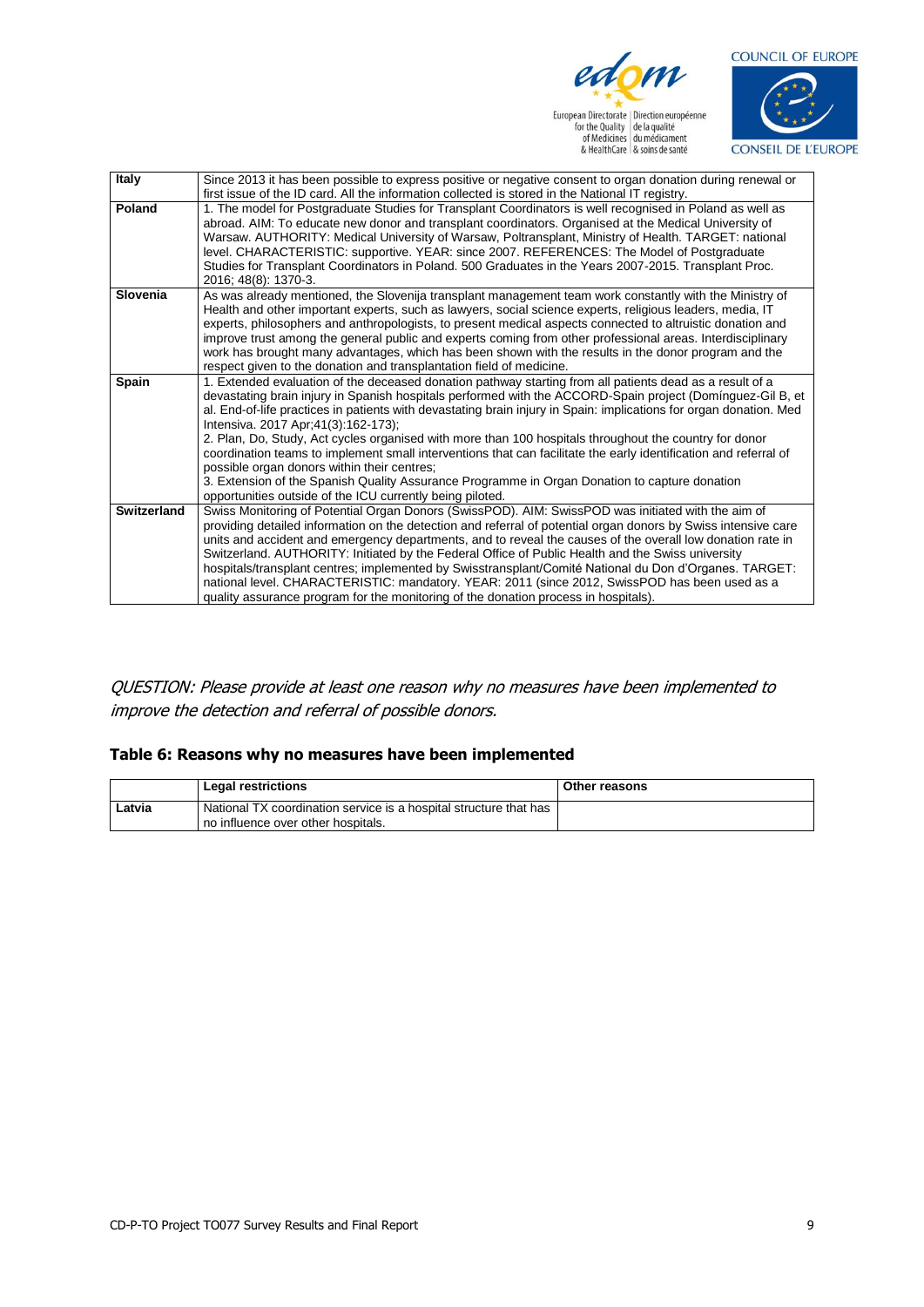



### **Domain 2: "Extension of donor pool"**

QUESTION: Please provide a short description of measures implemented in area "donor viability".

#### **Table 7: Measures implemented in area "donor viability"**

| <b>Belgium</b>         | Older donors, virology positive donors, using a perfusion machine for kidneys, starting to use a perfusion<br>machine for liver.                                                                                                                                                                                                                                                                                                                                                                                                                                                                                                                               |
|------------------------|----------------------------------------------------------------------------------------------------------------------------------------------------------------------------------------------------------------------------------------------------------------------------------------------------------------------------------------------------------------------------------------------------------------------------------------------------------------------------------------------------------------------------------------------------------------------------------------------------------------------------------------------------------------|
| Czech                  | Introduction of extended criteria for all organs.                                                                                                                                                                                                                                                                                                                                                                                                                                                                                                                                                                                                              |
| <b>Republic</b>        | Use of perfusion machine for kidney transplant.                                                                                                                                                                                                                                                                                                                                                                                                                                                                                                                                                                                                                |
| <b>Italy</b>           | The use of perfusion machines has been implemented in some regions                                                                                                                                                                                                                                                                                                                                                                                                                                                                                                                                                                                             |
| Latvia                 | The aim was to increase the number of available organs and to reduce the number of not used donors. It was<br>implemented in 2002 by the Latvian Transplantation centre, at national level. The main focus was on the use<br>of elderly donors.                                                                                                                                                                                                                                                                                                                                                                                                                |
| Lithuania              | In 2008, absolute contraindications for organ donation were established in the order of the Minister of Health.<br>However, doctors are increasingly starting to use expanded criteria donor organs, for example, kidneys and<br>livers from older donors are transplanted. Each time the donor organs are evaluated taking into account the<br>recipient's condition. We always weigh the benefits and risks to the recipient.<br>Unused donor organs are offered abroad.<br>Successful cooperation with Latvia, FOEDUS platform, Eurotransplant.<br>One of the LT transplant centres has had a kidney perfusion machine since 2017 and uses it successfully. |
| Republic of<br>Moldova | AIM: Improving the critical care facilities needed for the appropriate haemodynamic management of the<br>critically ill patient/potential brain-death donor. Monitoring of these critically ill patients/potential brain death<br>donors at the level of current UCI International standards. AUTHORITY: Initiated/implemented by Transplant<br>Agency/Ministry of Health. TARGET: national level. CHARACTERISTIC: mandatory. YEAR: 2014.                                                                                                                                                                                                                      |
| <b>Netherlands</b>     | AIM: increasing the pool of potential organ donors using extended criteria donors. The age criteria for liver<br>and kidney donation have been relaxed. AUTHORITY: implemented by the Dutch Transplant Foundation,<br>based on the advice of the national organ committees. TARGET: hospital level. CHARACTERISTIC:<br>mandatory. YEAR: 2010.                                                                                                                                                                                                                                                                                                                  |
|                        | AIM: improving the quality of post mortem organs by ex vivo machine perfusion of all donor kidneys.<br>AUTHORITY: implemented by the Dutch Transplant Foundation, based on the advice of the national kidney<br>committee. TARGET: hospital level. CHARACTERISTIC: mandatory. YEAR: 2016<br>TARGET: hospital level. CHARACTERISTIC: optional. YEAR: 2017                                                                                                                                                                                                                                                                                                       |
|                        | AIM: improving use of extended criteria non-renal organs (lungs and livers) by using machines to check and<br>improve organ function. AUTHORITY: implemented by the Dutch Transplant Foundation, based on the<br>advice of the national lung and liver committees. TARGET: transplant centre level. CHARACTERISTIC:<br>supportive. YEAR: 2016<br>TARGET: hospital level. CHARACTERISTIC: optional. YEAR: lungs: 2013, liver: 2017.                                                                                                                                                                                                                             |
|                        |                                                                                                                                                                                                                                                                                                                                                                                                                                                                                                                                                                                                                                                                |
| Poland                 | 1. Organ utilisation from anti-HBcore positive donors to extend the donor pool (the percentage of such<br>donors is 14% of all referred) and from anti-HCV positive donors (2% of the total number of referred donors).<br>AUTHORITY: Poltransplant, transplant centres. CHARACTERISTIC: optional. YEAR: since 2007.<br>REFERENCES: Viral Hepatitis B and C markers In the Population of Deceased Donors In Poland. Transplant<br>Proc 2007; 39: 2695-7.                                                                                                                                                                                                       |
| Slovenia               | Slovenija transplant experts succeeded in presenting the idea that age is not important for donation.<br>Furthermore, we succeeded in disseminating the idea that the final decision on donation should be confirmed<br>by the Slovenija transplant expert team and not intensive care doctors, because they interrupted the donation<br>procedures too many times due to contraindications which are more relative than absolute. We invited them<br>to call us and based on the interdisciplinary medical consultation we either continue with the donation<br>procedure or stop.                                                                            |
| Spain                  | 1. The use of expanded and non-standard risk donors (NSRD) is current practice in Spain. The use of organs<br>from NSRD has been based on national consensus documents, recently being updated on the basis of the<br>Council of Europe Guides and internal work performed in Spain by ONT with the relevant professional<br>societies.<br>2. A prospective assessment of outcomes of recipients of organs from NSRD is undertaken with the whole                                                                                                                                                                                                              |
|                        | Spanish network, organised by ONT, with periodical reports produced for the network and supporting<br>decision-making in this particular field;<br>3. ONT has physicians on call for a second opinion related to the risk assessment of donors and organs to be<br>used for transplantation.                                                                                                                                                                                                                                                                                                                                                                   |
| Switzerland            | Perfusion machines for kidneys (since 2015), lungs (introduction depending on transplant centre, 2016 or<br>earlier), livers (introduction depending on transplant centre, 2018 or earlier).                                                                                                                                                                                                                                                                                                                                                                                                                                                                   |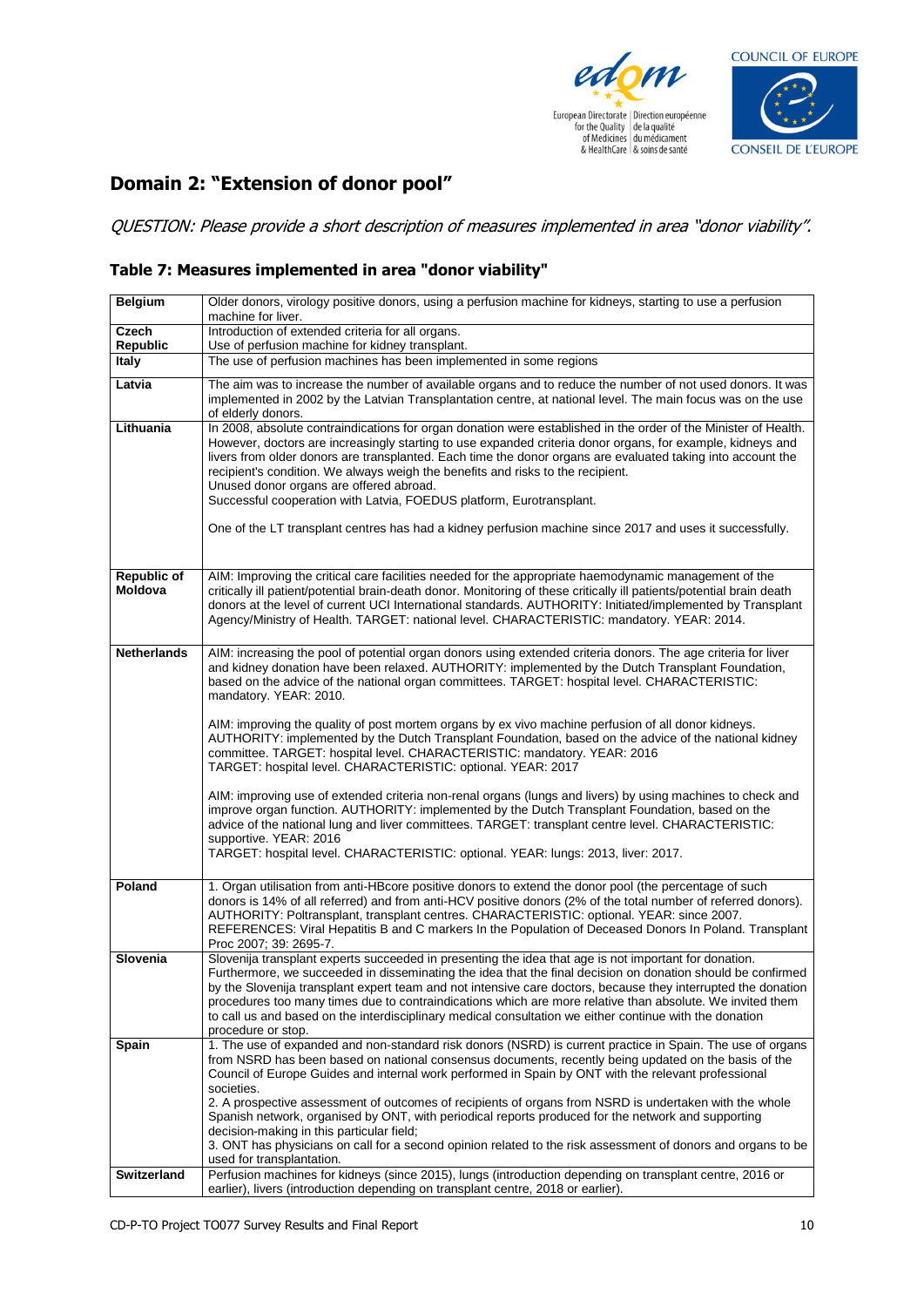



|               | Extended criteria donors: Since 2017, organs from HCV-positive donors have been included in organ<br>allocation.                                                                                                                                                                                                                                                                                                                                                                                                                                                                       |
|---------------|----------------------------------------------------------------------------------------------------------------------------------------------------------------------------------------------------------------------------------------------------------------------------------------------------------------------------------------------------------------------------------------------------------------------------------------------------------------------------------------------------------------------------------------------------------------------------------------|
| <b>United</b> | AIM                                                                                                                                                                                                                                                                                                                                                                                                                                                                                                                                                                                    |
| Kingdom       | Technical measures. In an increasing number of UK organ donations, retrieval and transplant surgeons<br>utilise in situ (e.g. in liver and heart DCD) and ex-situ (particularly hearts, lungs and kidneys) organ<br>preservation techniques.<br>AUTHORITY: NHS Blood and Transplant (NHSBT), National Organ Retrieval Service and individual UK<br>Transplant Centres. TARGET: United Kingdom. CHARACTERISTIC: Supportive. YEAR: 2012 (variable start)                                                                                                                                 |
|               | AIM<br>Publication and commencement of implementation of the Taking Organ Utilisation to 2020. This strategy sets<br>out the improvements that could be made across the donation and transplantation pathway to ensure that as<br>many organs as possible are safely transplanted. It focuses on two key areas - organ acceptance and organ<br>utilisation. https://www.odt.nhs.uk/odt-structures-and-standards/key-strategies/taking-organ-utilisation-to-<br>2020/<br>AUTHORITY: NHS Blood and Transplant (NHSBT). TARGET: United Kingdom. CHARACTERISTIC:<br>Supportive, YEAR: 2017 |

QUESTION: Please provide a short description of measures implemented in area "donation after cardiocirculatory death".

| <b>Belgium</b>           | DCD category 2,3 and 4                                                                                                                                                                                                                                                                                                                                                                                                                                                                                                                                                                                                                                                                                                                |  |
|--------------------------|---------------------------------------------------------------------------------------------------------------------------------------------------------------------------------------------------------------------------------------------------------------------------------------------------------------------------------------------------------------------------------------------------------------------------------------------------------------------------------------------------------------------------------------------------------------------------------------------------------------------------------------------------------------------------------------------------------------------------------------|--|
| <b>Czech</b><br>Republic | All centres have started a DCD program.                                                                                                                                                                                                                                                                                                                                                                                                                                                                                                                                                                                                                                                                                               |  |
| <b>Italy</b>             | Some transplant centres have started activity from DCD Uncontrolled II, Controlled III, in ECMO                                                                                                                                                                                                                                                                                                                                                                                                                                                                                                                                                                                                                                       |  |
| Latvia                   | This type of donor has been used from the beginning of transplantation in our country (since 1973), only for                                                                                                                                                                                                                                                                                                                                                                                                                                                                                                                                                                                                                          |  |
| Lithuania                | kidney donation. This type of donor has been used in 99% of hospitals near the transplantation centre.<br>In 2016, the Law on Emergency Situations was revised at the national level. Work was done by working<br>group members, who were approved by the Minister of Health. This was a legitimate opportunity to prepare<br>donors after cardiac death.<br>Since 2016 Procedures have been developed for the preparation of cardiac donors (Health Minister legal<br>act), but the signature of the Minister of Health has not yet been approved, because the calculation of the<br>cost of preparation of such donors is being carried out.<br>In 2016, 2 NHS donors were already prepared according to donor hospital procedures. |  |
| <b>Netherlands</b>       | AIM: extending the number of organs from a DCD donor; donation of livers and lungs. AUTHORITY:<br>implemented by the Dutch Transplant Foundation, based on the advice of the national liver and lung<br>committee. TARGET: hospital level. CHARACTERISTIC: mandatory. YEAR: 2005                                                                                                                                                                                                                                                                                                                                                                                                                                                      |  |
| Poland                   | 1. Reintroduction of DCD donation (uncontrolled). AIM: To increase donor pool. AUTHORITY: transplant<br>centres. CHARACTERISTIC: optional. YEAR: since 2015. REFERENCES: Assessment of Donation<br>Potential After Circulatory Death as the First Step in Implementing and Running a Hospital Program of<br>Organ Procurement. Transplant Proc. 2016; 48(8): 1399-401                                                                                                                                                                                                                                                                                                                                                                 |  |
| Slovenia                 | We have not implemented the DCD program in Slovenia yet.                                                                                                                                                                                                                                                                                                                                                                                                                                                                                                                                                                                                                                                                              |  |
| Spain                    | Uncontrolled donation after circulatory death (uDCD) has been a reality in Spain since the 1980s. Controlled<br>DCD (cDCD) was first piloted in 2009. In 2012, the Spanish regulatory framework (national consensus<br>document and recommendations, as well as legislation) were adopted that embraced the practice of both<br>uDCD and cDCD. This has been supported by training, professionals' recommendations, national data<br>collections to evaluate practices and results, and important institutional support.                                                                                                                                                                                                              |  |
| <b>Switzerland</b>       | AIM: Reintroduction of donation after cardiocirculatory death. After the coming into force of the National<br>Transplantation Act in 2007 it was unclear if DCD was still lawful. A working group was created which<br>clarified the issue together with the Federal Office of Public Health and the transplant centres. AUTHORITY:<br>Initiated/coordinated by Swisstransplant, implemented by the management of the individual transplant<br>centres. TARGET: Hospital level. CHARACTERISTIC: Optional. YEAR: 2011 (restart of DCD program).                                                                                                                                                                                        |  |
| <b>United</b><br>Kingdom | <b>AIM</b><br>Multiple supportive ethical, legal and professional publications allowed UK controlled donation after<br>circulatory death to grow until it now represents approximately 40% of deceased organ donors.<br>A Code of Practice for the Diagnosis and Confirmation of Death from the Academy of the Medical Royal<br>Colleges (2008, which covered the diagnosis of death after cardiorespiratory arrest).<br>https://nhsbtdbe.blob.core.windows.net/umbraco-assets-corp/1359/donation-after-circulatory-death-code-of-                                                                                                                                                                                                    |  |

#### **Table 8: Measures implemented in area "donation after cardiocirculatory death"**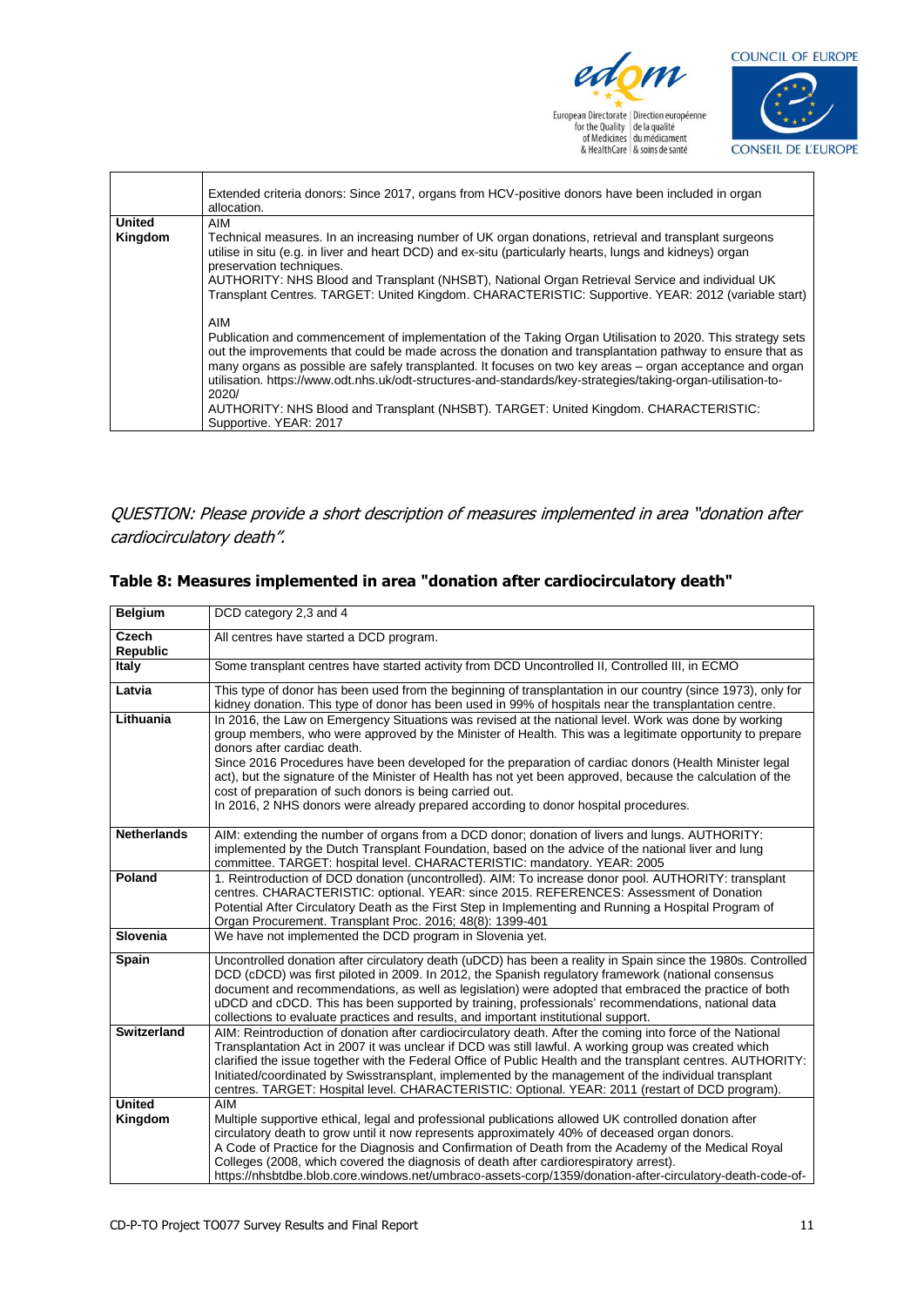



| practice-for-the-diagnosis-and-confirmation-of-death.pdf                                                                                                      |
|---------------------------------------------------------------------------------------------------------------------------------------------------------------|
| Legal Guidance on Donation after Circulator Death in England, Scotland, Wales and Northern Ireland. From<br>2009.                                             |
| http://webarchive.nationalarchives.gov.uk/20130124052416/http://www.dh.gov.uk/prod_consum_dh/groups/<br>dh digitalassets/documents/digitalasset/dh 109864.pdf |
| Consensus statement on Donation after Circulatory Death from the British Transplantation Society and<br>Intensive Care Society (2010)                         |
| https://nhsbtdbe.blob.core.windows.net/umbraco-assets-corp/1360/donation-after-circulatory-death-<br>dcd consensus 2010.pdf                                   |
| UK Donation Ethics Committee: An ethical framework for controlled donation after circulatory death (2011)                                                     |
| http://www.aomrc.org.uk/wp-content/uploads/2016/04/Ethical framework donation circulatory death 1211-<br>3.pdf                                                |
| AUTHORITY: Multiple. TARGET: United Kingdom. CHARACTERISTIC: Supportive. YEAR: 2008                                                                           |

#### QUESTION: Please provide a short description of measures implemented in area "other".

#### **Table 9: Measures implemented in area "donation after cardiocirculatory death"**

| <b>Belgium</b> | Euthanasia donors, Crossover donation                                                                                                                                                                                                                                                                                                                                                                                                                   |
|----------------|---------------------------------------------------------------------------------------------------------------------------------------------------------------------------------------------------------------------------------------------------------------------------------------------------------------------------------------------------------------------------------------------------------------------------------------------------------|
| Italy          | Further development of the National crossover program starting with Samaritan donors. In 2018 Padua<br>transplant centre started the first kidney exchange chain from DBD. At EU level, a crossover programme in<br>the framework of the SAT agreement with the Spanish and Portuguese transplant organisations. The first<br>KEP was performed in July 2018 between a Spanish and Italian couple and further match runs are planned<br>for the future. |
| Slovenia       | As mentioned above the most important progress in the donation chain has been done in the registration<br>and evaluation process and very open cooperation between ICU specialists and coordinators for donation<br>activities mentors working at Slovenija transplant.                                                                                                                                                                                 |

QUESTION: Please provide at least one reason why no measures have been implemented to extend the donor pool.

#### **Table 10: Reasons why no measures have been implemented**

|          | Lack of resources | Legal restrictions                                 | <b>Other reasons</b> |
|----------|-------------------|----------------------------------------------------|----------------------|
| Slovakia |                   | There is no support in law in<br>Slovakia for DCD. |                      |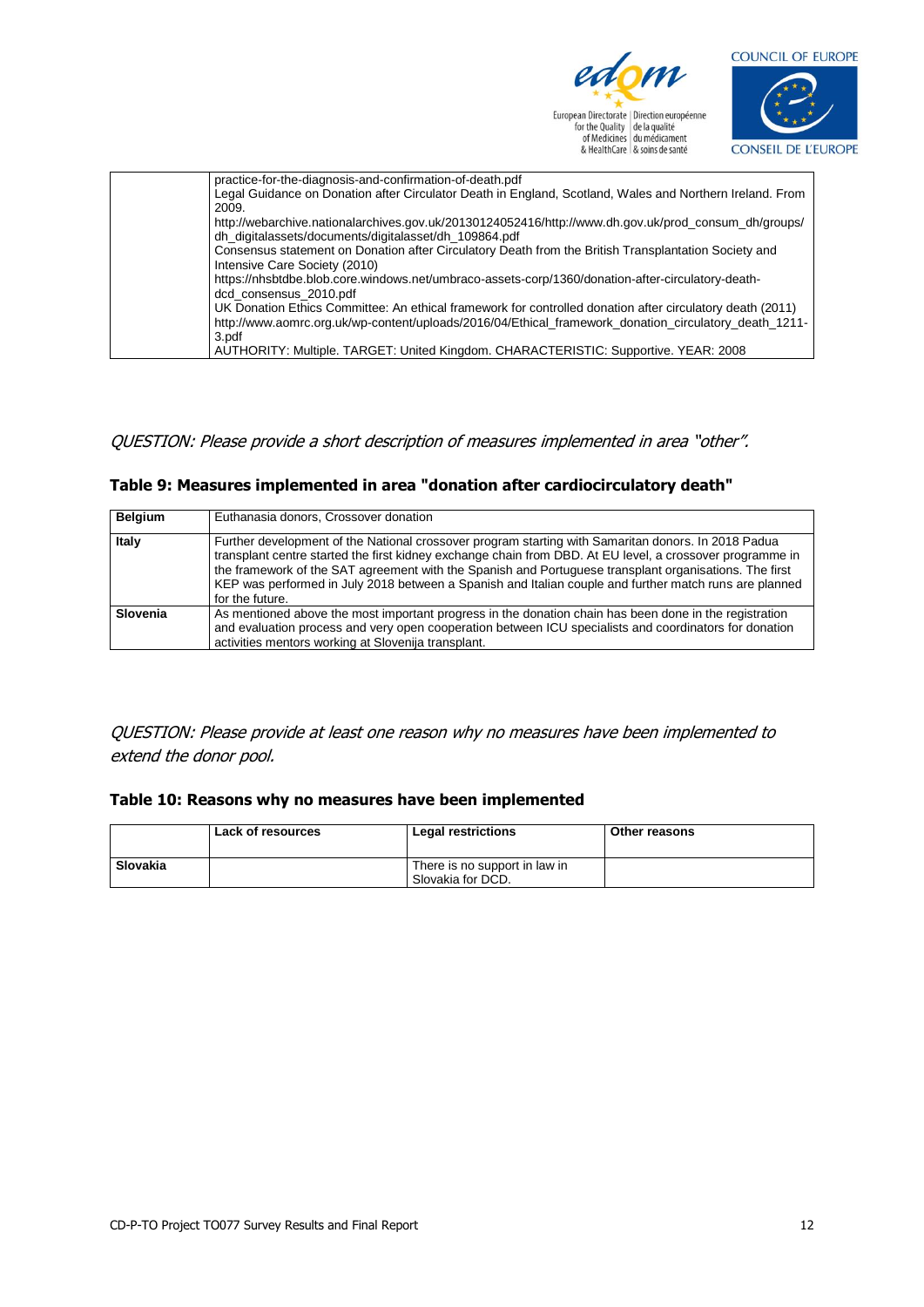



## **Domain 3: "Obtaining consent"**

QUESTION: Please provide a short description of measures implemented in area "patient/family refusal".

#### **Table 11: Measures implemented in area "patient/family refusal"**

| <b>Belgium</b>     | Training 4 times a year: family support for intensive care doctors and nurses.                                                                                                                                         |  |  |
|--------------------|------------------------------------------------------------------------------------------------------------------------------------------------------------------------------------------------------------------------|--|--|
| Czech              | Regular staff training, organised by individual centres.                                                                                                                                                               |  |  |
| Republic           |                                                                                                                                                                                                                        |  |  |
| <b>Italy</b>       | A national campaign aimed at encouraging the population to talk about organ donation in the family was<br>launched in 2017 and is presently ongoing; "TVD" and "Salvo e Gaia" aimed at primary and secondary           |  |  |
|                    | schools.                                                                                                                                                                                                               |  |  |
| Latvia             | The aim was to improve ICU personnel skills in approaching donor families, implemented in 2000 by Latvian                                                                                                              |  |  |
| Lithuania          | Transplantation Centre - annual meetings and seminars for ICU staff.<br>In Lithuania, there is an informed consent model: if a person did not express a will to donate while alive, his                                |  |  |
|                    | relatives decide whether a dead person will become a donor.                                                                                                                                                            |  |  |
|                    | A donor-trained reanimatologist talks about organ donation with the potential donor family after a brain                                                                                                               |  |  |
|                    | death. The written consent form is approved by the Minister of Health.                                                                                                                                                 |  |  |
|                    | Donor family refusals varied from 25 % in 2008 to 43 % in 2014.                                                                                                                                                        |  |  |
|                    |                                                                                                                                                                                                                        |  |  |
|                    | The Donor Card was approved by the Minister of Health in 2000. Since 2014, it can be signed online via<br>electronic government gateways. About 28 000 people have Donor Cards in Lithuania.                           |  |  |
|                    |                                                                                                                                                                                                                        |  |  |
| <b>Republic of</b> | AIM: Training of Transplant Coordinators' Trainers. Aimed at the subsequent training of future hospital                                                                                                                |  |  |
| <b>Moldova</b>     | transplant coordinators in each respective authorised hospital. AUTHORITY: Initiated/implemented by                                                                                                                    |  |  |
|                    | Transplant Agency/TAIEX expert mission. TARGET: national level. CHARACTERISTIC: mandatory. YEAR:                                                                                                                       |  |  |
|                    | 2012.                                                                                                                                                                                                                  |  |  |
|                    | AIM: Strengthening of the staff capacity. Implemented by face-to-face training modules organised on family                                                                                                             |  |  |
|                    | approach. AUTHORITY: Initiated/implemented by Transplant Agency, Ministry of Health/TWINNING Project                                                                                                                   |  |  |
|                    | "Strengthening the Transplant Agency of the Republic of Moldova and support in legal approximation in the                                                                                                              |  |  |
|                    | area of quality and safety of substances of human origin". TARGET: national level. CHARACTERISTIC:                                                                                                                     |  |  |
|                    | mandatory. YEAR: 2015.                                                                                                                                                                                                 |  |  |
|                    |                                                                                                                                                                                                                        |  |  |
| <b>Netherlands</b> | AIM: increasing the consent rate by developing training for health care professionals on "Communication"                                                                                                               |  |  |
|                    | about Donation". In addition, organising expert meetings for donation intensivists to exchange best<br>practices. AUTHORITY: Initiated/implemented by the Dutch Transplant Foundation, with financial support of       |  |  |
|                    | the Ministry of Health. TARGET: hospital level. CHARACTERISTIC: supportive. YEAR: 2007.                                                                                                                                |  |  |
|                    |                                                                                                                                                                                                                        |  |  |
| Poland             | 1. "Partnership for Transplantation". A new comprehensive program. The letter of intent to activate the                                                                                                                |  |  |
|                    | donation program was signed by the local administration, the president of the local medical school,                                                                                                                    |  |  |
|                    | president of the Physician's Chamber, transplant centres, the Polish Union for Transplantation, and                                                                                                                    |  |  |
|                    | Poltransplant. The plan of action included training of in-hospital coordinators, visits to all regional hospitals                                                                                                      |  |  |
|                    | in company of a representative of the hospital founding body, examination of the real donation pool and<br>the need for participation in a donation program, training and education of the hospital staff in legal and |  |  |
|                    | organisational aspects of donation, brain death recognition and various aspects of donor care. In addition,                                                                                                            |  |  |
|                    | the program included communication skills workshops for intensive care unit physicians (with participation of                                                                                                          |  |  |
|                    | 2 actors, an experienced anaesthesiologist and a psychologist), lectures for high school and university                                                                                                                |  |  |
|                    | students and for hospital chaplains as well as alumni of higher seminaries. AUTHORITY: Polish Union for                                                                                                                |  |  |
|                    | Transplantation Medicine, Poltransplant, Medical Universities, Physicians' Chambers. TARGET: national<br>level. YEAR: since 2010. REFERENCES: Partnership for Transplantation: A New Initiative to Increase            |  |  |
|                    | Deceased Organ Donation in Poland. Transplant Proc 2012 Sep 44, 2176-7                                                                                                                                                 |  |  |
| Slovenia           | In Slovenia, we succeeded in lowering the refusal rate significantly from 33% to 15%. The most important                                                                                                               |  |  |
|                    | reason for this significant achievement is constant work and education about family interviewing, working                                                                                                              |  |  |
|                    | with the family after donation, giving them a thank you and a letter on how to go through the grieving period,                                                                                                         |  |  |
|                    | organising workshops in combination with clinical psychologists and actors, having debriefing consultations<br>with HCP. Important aspects for successful interviews are based on the recommendation that family       |  |  |
|                    | interview should be performed by the most skilled experts in combination with ICU doctors.                                                                                                                             |  |  |
| Spain              | 1. Guidance provided on family approach in critical situations and in that of posing the option of organ                                                                                                               |  |  |
|                    | donation;                                                                                                                                                                                                              |  |  |
|                    | 2. Continuous training for all professionals directly or indirectly involved in the communication with families                                                                                                        |  |  |
|                    | in critical situations and for donor coordinators (and other professionals) who actively participate in the                                                                                                            |  |  |
| <b>Switzerland</b> | family approach to pose the option of organ donation in different scenarios.<br>Online education program for healthcare professionals involved in the organ donation process. (See answer                              |  |  |
|                    | Domain 1, Measure "hospital staff"; National Action Plan, action field "training of medical staff").                                                                                                                   |  |  |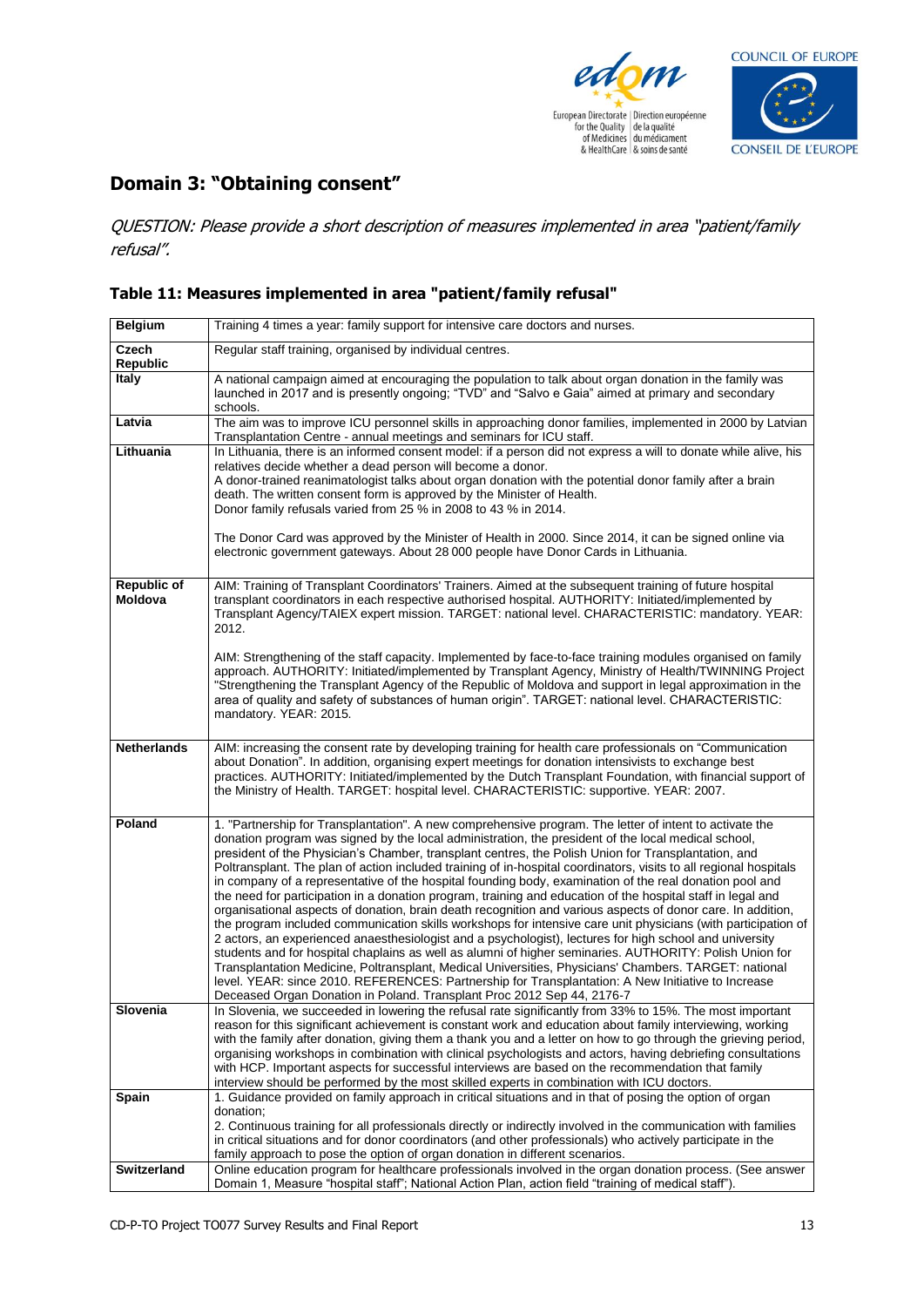



| <b>United</b><br>Kingdom | AIM<br>As well as the above measures to increase donor detection and referral, NHSBT published Approaching the<br>families of potential organ donors: best practice guidance, which also included an educational video.<br>http://odt.nhs.uk/pdf/family_approach_best_practice_guide.pdf<br>https://www.odt.nhs.uk/deceased-donation/best-practice-guidance/consent-and-authorisation-the-family-<br>approach/<br>AUTHORITY: NHS Blood and Transplant. TARGET: United Kingdom. CHARACTERISTIC: Supportive.<br><b>YEAR: 2013</b> |
|--------------------------|---------------------------------------------------------------------------------------------------------------------------------------------------------------------------------------------------------------------------------------------------------------------------------------------------------------------------------------------------------------------------------------------------------------------------------------------------------------------------------------------------------------------------------|
|                          | AIM<br>Wales introduced deemed consent on 1st December 2015. This is a soft opt-out. To accommodate this<br>legislative change the UK Organ Donor Register was altered to allow an opt-out to be recorded.<br>AUTHORITY: Welsh Assembly and NHSBT. TARGET: United Kingdom. CHARACTERISTIC: Mandatory.<br><b>YEAR: 2015</b>                                                                                                                                                                                                      |
|                          | AIM<br>Newly employed specialist nurses for organ donation (SN-ODs) undergo six months of supernumerary<br>training before they are on the on-call rota and may be approaching families on their own. New SN-ODs<br>train in cohorts (usually two-three cohorts per year) and have a number of education modules they must<br>complete. The final module of training includes a three-day simulation course.<br>AUTHORITY: NHS Blood and Transplant. TARGET: United Kingdom. CHARACTERISTIC: Supportive.<br><b>YEAR: 2016</b>   |
|                          | AIM<br>In four of the 12 organ donation regions in the UK some SN-ODs have taken on the role of specialist<br>requestor. The intention is that these SN-ODs lead on family approaches for donation consent. It is hoped<br>that by their increased training and exposure their consent rates will be better than a regular SN-OD.<br>AUTHORITY: NHS Blood and Transplant. TARGET: United Kingdom. CHARACTERISTIC: Supportive.<br><b>YEAR: 2016</b>                                                                              |
|                          |                                                                                                                                                                                                                                                                                                                                                                                                                                                                                                                                 |

#### QUESTION: Please provide a short description of measures implemented in area "public awareness".

#### **Table 12: Measures implemented in area "public awareness"**

| <b>Belgium</b>  | More than 200 presentations in hospitals, cities, schools, etc. by transplantation coordinators, patient                                                                                                                                                                                                                                                                                                                                                                                                                                                                                                                                                                                                                                                                                                                                                                                                                                                                                                                                                               |  |  |
|-----------------|------------------------------------------------------------------------------------------------------------------------------------------------------------------------------------------------------------------------------------------------------------------------------------------------------------------------------------------------------------------------------------------------------------------------------------------------------------------------------------------------------------------------------------------------------------------------------------------------------------------------------------------------------------------------------------------------------------------------------------------------------------------------------------------------------------------------------------------------------------------------------------------------------------------------------------------------------------------------------------------------------------------------------------------------------------------------|--|--|
|                 | associations and others.                                                                                                                                                                                                                                                                                                                                                                                                                                                                                                                                                                                                                                                                                                                                                                                                                                                                                                                                                                                                                                               |  |  |
| Czech           | Public campaigns in regional media                                                                                                                                                                                                                                                                                                                                                                                                                                                                                                                                                                                                                                                                                                                                                                                                                                                                                                                                                                                                                                     |  |  |
| <b>Republic</b> | KST organised a national press conference (Valentine's Day)                                                                                                                                                                                                                                                                                                                                                                                                                                                                                                                                                                                                                                                                                                                                                                                                                                                                                                                                                                                                            |  |  |
| Italy           | CNT has coordinated one project (COORENOR-2010/2012) a Joint Action (FOEDUS-2014/2016) and is<br>presently part of the EUDONORGAN tender which aimed, among other things, to increase public<br>awareness in the country.<br>National campaigns are organised to make children and older people aware of the topic of organ donation<br>and transplantation.<br>Several Italian celebrities have supported organ donation and transplantation during public campaigns<br>promoted by regional coordination centres and by voluntary associations.                                                                                                                                                                                                                                                                                                                                                                                                                                                                                                                      |  |  |
|                 | In October 2014 Italy organised the European Organ Donation Day (EODD) in cooperation with the Council<br>of Europe. The aims of EODD 2014 were to: reinforce public awareness of organ, tissue and cell donation;<br>promote the recording of adults' wishes concerning organ and tissue donation; invite people to discuss<br>organ donation with relatives and friends; underline that donation culture is cross-border. After the event,<br>some numbers were collated: Number of hits recorded in the statistics of AIDO (National Donor Association)<br>website www.aido.it the day after the event (148 301); Increased percentage of hits on the AIDO website<br>recorded the day after the event (+ 25.02%); Number of declarations collected during the Day through the<br>form distributed by AIDO (190); Completed forms for the declaration of will downloaded from the website<br>AIDO October 13 (3781). In one month AIDO will compare the number of forms downloaded from the<br>website with those actually received and registered as organ donors. |  |  |
|                 | Other national campaigns such as "Diamo il meglio di Noi" (for organ, tissue and cell transplantation) and<br>"Match it now" (bone marrow donation) are run every year.                                                                                                                                                                                                                                                                                                                                                                                                                                                                                                                                                                                                                                                                                                                                                                                                                                                                                                |  |  |
| Latvia          | All Latvian transplantation centre personnel have been involved in work with mass-media (since 1973) with<br>the aim of improving public and medical society awareness.                                                                                                                                                                                                                                                                                                                                                                                                                                                                                                                                                                                                                                                                                                                                                                                                                                                                                                |  |  |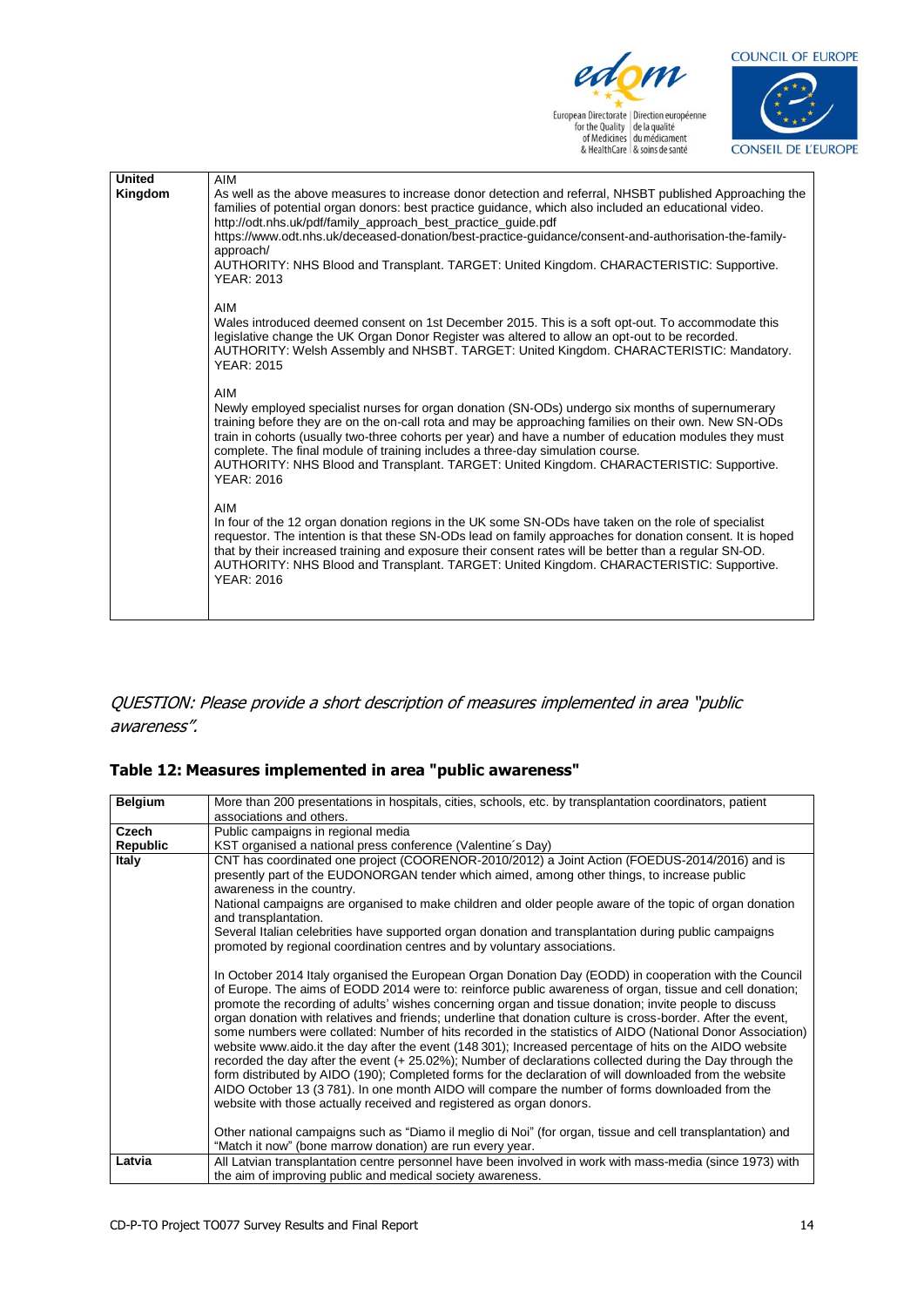

edom European Directoric | Direction européenne<br>
for the Quality | de la qualité<br>
of Medicines | du médicament<br>
& HealthCare | & soins de santé



| Lithuania          | One of the functions of the Bureau is the formation of a positive attitude towards donation in the country;                                                                                                             |  |  |
|--------------------|-------------------------------------------------------------------------------------------------------------------------------------------------------------------------------------------------------------------------|--|--|
|                    | 2011 NTB after the restructuring of the Communications Division. Active work in the field of publicity of<br>donation.                                                                                                  |  |  |
|                    | NTB organises educational activities - in schools, institutions, educational articles in the national media, TV,                                                                                                        |  |  |
|                    | radio.                                                                                                                                                                                                                  |  |  |
|                    | Celebration of the donation days every October, collaboration with patient organisations that unite people<br>who are waiting for and expecting transplants.                                                            |  |  |
|                    | Publication of positive stories encourages the public to sign an agreement on donation after death - to                                                                                                                 |  |  |
|                    | receive a donor card. There are cases in which the relatives of the donor themselves propose donating<br>organs to the doctor, without the doctors mentioning donation.                                                 |  |  |
|                    |                                                                                                                                                                                                                         |  |  |
| <b>Republic of</b> | AIM: Strengthening communication and information. Aimed at increasing public awareness followed by                                                                                                                      |  |  |
| Moldova            | increasing donor rate. Implemented by publishing leaflets about basic concepts in Donation and<br>Transplantation, posting short videos on the Agency website, FB and links on all healthcare websites,                 |  |  |
|                    | organisation of Organ Donation and Transplantation day, of the Communication Campaign. AUTHORITY:                                                                                                                       |  |  |
|                    | Initiated/implemented by Transplant Agency/Ministry of Health. TARGET: national level/regional.<br>CHARACTERISTIC: supportive/mandatory. YEAR: yearly.                                                                  |  |  |
|                    |                                                                                                                                                                                                                         |  |  |
| <b>Netherlands</b> | AIM: increasing knowledge of the Dutch population about donation with a yearly national "Donor week".                                                                                                                   |  |  |
|                    | Further online campaigns via social media. AUTHORITY: Initiated by the Dutch Transplant Foundation<br>commissioned by the Dutch Ministry of health. Public campaigns on organ donation by Dutch Ministry of             |  |  |
|                    | health. TARGET: national level, general public. CHARACTERISTIC: supportive. YEAR: each year, still                                                                                                                      |  |  |
|                    | ongoing.                                                                                                                                                                                                                |  |  |
| Poland             | 1. Nationwide public campaign "Consent to Live" with several aims: dissemination in society of knowledge                                                                                                                |  |  |
|                    | about transplantation medicine; building broad public support for the idea of organ, cell and tissue donation;                                                                                                          |  |  |
|                    | to encourage public declarations of acceptance regarding organ donation; the conviction of relatives to<br>follow the will of the deceased; building knowledge and public awareness on the subject of legal regulations |  |  |
|                    | and death; encouraging people to become potential donors of bone marrow. AUTHORITY: Ministry of                                                                                                                         |  |  |
|                    | Health. TARGET: national level. YEAR: 2015-2016. REFERENCES: Poltransplant Bulletin 2016(24): 131-5.<br>http://poltransplant.pl/Download/Biuletyn_2016_www.pdf                                                          |  |  |
| Slovakia           | Slovak transplant society is the organiser of the National 7 lives project.                                                                                                                                             |  |  |
| Slovenia           | Slovenija transplant management team and experts have given much attention to increasing public                                                                                                                         |  |  |
|                    | awareness during the last 15 years. Communication with the media remains one of the most important tasks<br>related to public awareness. Our normal routine way of working is to be open and available for the mediwith |  |  |
|                    | the latest results; we ask them to send back the texts, interview reports and other publications to check that                                                                                                          |  |  |
|                    | they contain accurate medical details. We have organised many PR conferences to present media results<br>and new achievements. On request, we try to find recipients willing to present their stories to the general    |  |  |
|                    | public, which is very interesting for the media. Every year Slovenija transplant organises the European                                                                                                                 |  |  |
|                    | organ donation day with medical information and sports events. Slovenija transplant invites, besides HCP,                                                                                                               |  |  |
|                    | recipients, media and donor families to join in. EODD is a very good opportunity to make donation and<br>transplantation more popular. For many years we have planted trees as a symbolic gesture of the way            |  |  |
| Spain              | donation and transplantation could grow.<br>Specific management of the media, including annual meetings between journalists and donor/transplant                                                                        |  |  |
|                    | coordinators.                                                                                                                                                                                                           |  |  |
| <b>Switzerland</b> | Periodic public campaigns by the Federal Office of Public Health. AIM: The aim of the latest campaign<br>(2016) was that people talk about organ donation and that they communicate their decisions to their            |  |  |
|                    | relatives. AUTHORITY: The Swiss government (Federal Office of Public Health). TARGET: National level                                                                                                                    |  |  |
|                    | (general public). CHARACTERISTIC: TV, Internet, billboard and print ads. YEARS: 2009, 2011, 2013, 2016.                                                                                                                 |  |  |
|                    | AIM: Smartphone application (Echo112 – Medical ID) that serves as a digital donor card. AUTHORITY:                                                                                                                      |  |  |
|                    | Initiated by app developer, supported by Swisstransplant. TARGET: National level (general public).                                                                                                                      |  |  |
|                    | CHARACTERISTIC: Supportive (free download). YEAR: 2014.                                                                                                                                                                 |  |  |
| <b>United</b>      | Since 2012, it has been possible to add one's organ donor status to the Facebook timeline.<br>AIM                                                                                                                       |  |  |
| Kingdom            | The Human Tissue (Scotland) Act 2006 establishes a duty on Scottish Ministers to promote information and                                                                                                                |  |  |
|                    | awareness about the donation for transplantation of parts of a human body.                                                                                                                                              |  |  |
|                    | AUTHORITY: Scottish Government. TARGET: Scotland. CHARACTERISTIC: Mandatory. YEAR: 2006                                                                                                                                 |  |  |
|                    | AIM                                                                                                                                                                                                                     |  |  |
|                    | In partnership with NHSBT the posthumous Order of St John Award for Organ Donation is offered to all<br>deceased organ donors and if so wished, accepted by their families either by post or at special local           |  |  |
|                    | ceremonies. The Order of St John is an order of Chivalry of the British Crown, and the award is often                                                                                                                   |  |  |
|                    | presented to families by a Lord Lieutenant, Her Majesty the Queen's local representative.<br>AUTHORITY: Order of St John and NHSBT. TARGET: Wales. CHARACTERISTIC: Supportive. YEAR:                                    |  |  |
|                    | 2013                                                                                                                                                                                                                    |  |  |
|                    | AIM                                                                                                                                                                                                                     |  |  |
|                    |                                                                                                                                                                                                                         |  |  |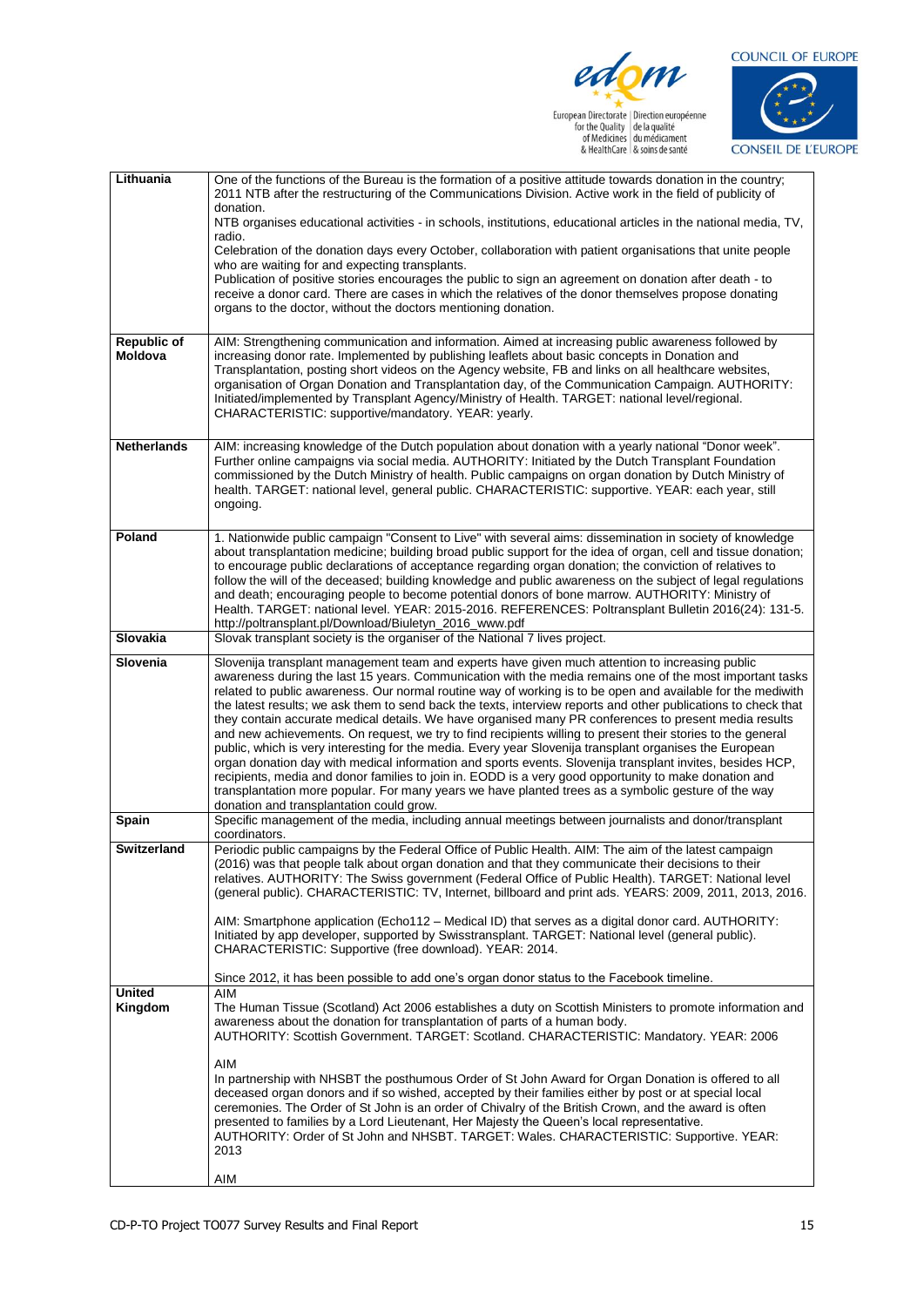

edom European Direction (Direction européenne<br>
for the Quality de la qualité<br>
of Medicines du médicament<br>
& HealthCare & soins de santé



| The Welsh government carried out an extensive media campaign ahead of the commencement of deemed<br>consent legislation.<br>AUTHORITY: Welsh Government. TARGET: Wales. CHARACTERISTIC: Supportive. YEAR: 2015 |
|----------------------------------------------------------------------------------------------------------------------------------------------------------------------------------------------------------------|
| AIM<br>As part of the Taking Organ Donation to 2020 a comprehensive behaviour change initiative has been<br>launched with government funding.<br>https://www.nhsbt.nhs.uk/tot2020/the-strategy/                |
| https://www.nhsbt.nhs.uk/tot2020/about-the-strategy/changing-behaviour/<br>AUTHORITY: NHS Blood and Transplant. TARGET: United Kingdom. CHARACTERISTIC: Supportive.<br><b>YEAR: 2016</b>                       |

#### QUESTION: Please provide a short description of measures implemented in area "other".

#### **Table 13: Measures implemented in area "other"**

| <b>Belgium</b>                                                                                           | A federal donor truck has been visiting students in primary schools for 2 years.                          |  |  |
|----------------------------------------------------------------------------------------------------------|-----------------------------------------------------------------------------------------------------------|--|--|
|                                                                                                          | The population now has the opportunity to register themselves as donors in the town halls at any local or |  |  |
|                                                                                                          | national political election.                                                                              |  |  |
| Poland                                                                                                   | 1. Guidelines for donor coordinators: "Organ and Tissue Procurement From Non-residents Deceased in        |  |  |
| Poland: Guidelines for Transplant Coordinators". New approach in response to increasing global mobility. |                                                                                                           |  |  |
|                                                                                                          | AUTHORITY: Poltransplant. TARGET: worldwide. YEAR: 2017. REFERENCES: Organ and Tissue                     |  |  |
|                                                                                                          | Procurement From Non-residents Deceased in Poland: Guidelines for Transplant Coordinators. Transplant     |  |  |
|                                                                                                          | Proc 2018 (in press). https://doi.org/10.1016/j.transproceed.2018.03.130                                  |  |  |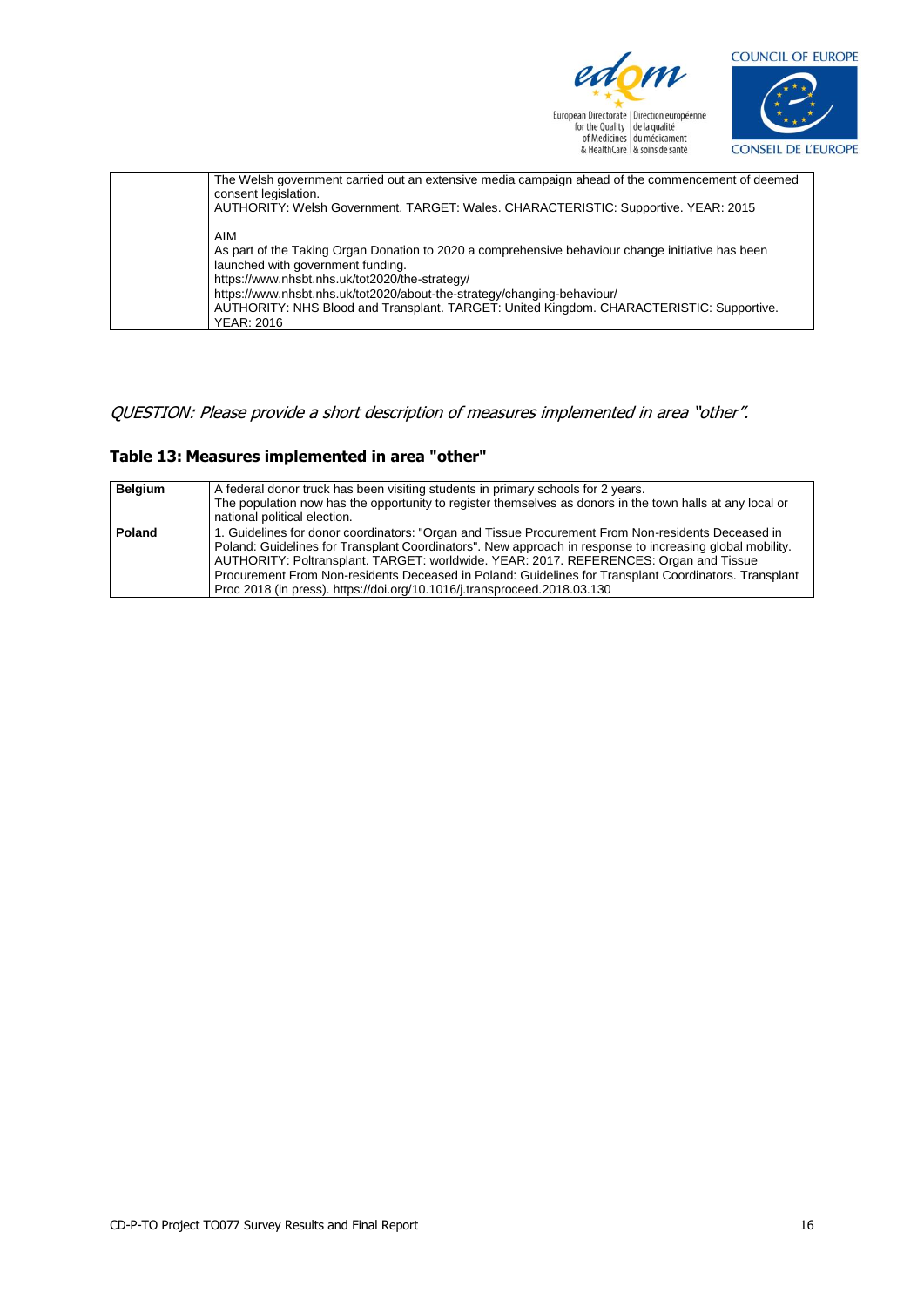



## **Events that might have had an impact on organ donation**

QUESTION: Please provide a short description of events that supposedly had a positive or negative influence on organ donation.

#### **Table 14: Events with a possibly positive/negative influence**

|                                 | Major event(s) that supposedly had a positive<br>influence:                                                                                                                                                                                                                                                                                                                                                                                                                                                                                                                                                                                                                                                                                                                                                                                                                                                                                                                                                                                                                                                                               | Major event(s) that supposedly had a<br>negative influence:                                                                                                                                                                                                                                                                                                                                                                                                                                                                                                                                                                                                                                                                                                                                                                                                                                                                                                                                                                                                                                                                                                                                                                                                                                                                                                                                                                                                                                                                                                                                                                                                                                                                                                                                                                                                                                                                                                                                          |
|---------------------------------|-------------------------------------------------------------------------------------------------------------------------------------------------------------------------------------------------------------------------------------------------------------------------------------------------------------------------------------------------------------------------------------------------------------------------------------------------------------------------------------------------------------------------------------------------------------------------------------------------------------------------------------------------------------------------------------------------------------------------------------------------------------------------------------------------------------------------------------------------------------------------------------------------------------------------------------------------------------------------------------------------------------------------------------------------------------------------------------------------------------------------------------------|------------------------------------------------------------------------------------------------------------------------------------------------------------------------------------------------------------------------------------------------------------------------------------------------------------------------------------------------------------------------------------------------------------------------------------------------------------------------------------------------------------------------------------------------------------------------------------------------------------------------------------------------------------------------------------------------------------------------------------------------------------------------------------------------------------------------------------------------------------------------------------------------------------------------------------------------------------------------------------------------------------------------------------------------------------------------------------------------------------------------------------------------------------------------------------------------------------------------------------------------------------------------------------------------------------------------------------------------------------------------------------------------------------------------------------------------------------------------------------------------------------------------------------------------------------------------------------------------------------------------------------------------------------------------------------------------------------------------------------------------------------------------------------------------------------------------------------------------------------------------------------------------------------------------------------------------------------------------------------------------------|
|                                 |                                                                                                                                                                                                                                                                                                                                                                                                                                                                                                                                                                                                                                                                                                                                                                                                                                                                                                                                                                                                                                                                                                                                           |                                                                                                                                                                                                                                                                                                                                                                                                                                                                                                                                                                                                                                                                                                                                                                                                                                                                                                                                                                                                                                                                                                                                                                                                                                                                                                                                                                                                                                                                                                                                                                                                                                                                                                                                                                                                                                                                                                                                                                                                      |
| <b>Belgium</b>                  | Witness testimonies of transplantation patients and donor<br>families. European organ donor day (media attention).<br>Cinema "Réparer les vivants", promotional film shown at<br>festivals. Positive influence of politicians and journalists.                                                                                                                                                                                                                                                                                                                                                                                                                                                                                                                                                                                                                                                                                                                                                                                                                                                                                            | None                                                                                                                                                                                                                                                                                                                                                                                                                                                                                                                                                                                                                                                                                                                                                                                                                                                                                                                                                                                                                                                                                                                                                                                                                                                                                                                                                                                                                                                                                                                                                                                                                                                                                                                                                                                                                                                                                                                                                                                                 |
| Czech                           | TV series (five parts) broadcast by the biggest Czech TV                                                                                                                                                                                                                                                                                                                                                                                                                                                                                                                                                                                                                                                                                                                                                                                                                                                                                                                                                                                                                                                                                  |                                                                                                                                                                                                                                                                                                                                                                                                                                                                                                                                                                                                                                                                                                                                                                                                                                                                                                                                                                                                                                                                                                                                                                                                                                                                                                                                                                                                                                                                                                                                                                                                                                                                                                                                                                                                                                                                                                                                                                                                      |
| <b>Republic</b><br><b>Italy</b> | channel in cooperation with Prague transplant centre, 2012<br>From 2001, the Italian Ministry of Heath has promoted<br>national campaigns in order to increase organ donation and<br>transplantation awareness among citizens. The Italian<br>Ministry of Health encourages people to express their will<br>on organ donation and cooperates with the Italian National<br>Transplant Centre and with Associations to fulfil campaigns.<br>We have never planned measurement initiatives in order to<br>a establish a correlation between national campaigns and<br>donation rate. Since 2013 is has been possible to express<br>the will to donate at the time of renewal of the ID card. As of<br>October 17th 2018, 2508 158 people had registered,<br>1835613 expressing positive consent (73.2%) and 672545<br>negative consent (26.8%).<br>In recent years the story of Nicholas Green, a child who<br>died while he was on holiday with his family in Italy,<br>positively opened the discussion about organ donation, and<br>there have also been increasing numbers of living donors<br>proposing themselves as Samaritan donors. | - In February 2007 (Careggi Hospital-<br>Florence) the liver and kidneys from an HIV-<br>positive woman were transplanted after a<br>laboratory biologist mistakenly wrote on the<br>woman's medical records that she had tested<br>negative for the virus. In the beginning, this<br>tragic human error was reported by the Italian<br>media as a case of malpractice, poor hygiene<br>and poor safety standards; thanks to a<br>transparent communication made by<br>clinicians of Careggi Hospital (coordinated by<br>the Italian National Transplant Centre) the<br>media started focusing their attention on the<br>cause of this dramatic accident: a human<br>error.<br>- In February 2010 CNT managed three<br>cases of "Samaritan donors" who wanted to<br>donate their kidney to an unrelated recipient<br>(even though the Italian law regarding living<br>donation establishes that it should be an<br>identified recipient the donor knows). These<br>cases immediately gained the attention of the<br>Italian media (newscast, newspapers,<br>magazines, etc.) and were covered for<br>several months.<br>- In December 2008 the Italian media focused<br>on the case of a young woman who had been<br>in a permanent vegetative state since a car<br>accident in 1992. Her father had started a<br>legal battle in order to be authorised to carry<br>out the most difficult and tragic action of his<br>life: honouring his daughter's wish to die<br>rather than be kept alive artificially. In those<br>days, media attention on the controversy was<br>incessant: a few articles reported misleading<br>information confusing "brain death" and<br>"permanent vegetative state". In response,<br>the Italian Ministry of Health and Italian<br>National Transplant Centre organised a press<br>conference, giving scientific and technical<br>information on the difference between "brain<br>death" and "permanent vegetative state"<br>which had caused confusion among Italian |
| Latvia                          | Introduction of transplantation coordination in the practice of<br>the Latvian Transplantation Centre.                                                                                                                                                                                                                                                                                                                                                                                                                                                                                                                                                                                                                                                                                                                                                                                                                                                                                                                                                                                                                                    | people.<br>Limited budget overall (and budget cuts since<br>financial crisis) with limitation in the number of                                                                                                                                                                                                                                                                                                                                                                                                                                                                                                                                                                                                                                                                                                                                                                                                                                                                                                                                                                                                                                                                                                                                                                                                                                                                                                                                                                                                                                                                                                                                                                                                                                                                                                                                                                                                                                                                                       |
|                                 | Specialisation in transplantology (fellowship after graduation<br>and certification in surgery)                                                                                                                                                                                                                                                                                                                                                                                                                                                                                                                                                                                                                                                                                                                                                                                                                                                                                                                                                                                                                                           | state-financed kidney and heart<br>transplantations, no budget for liver (started<br>in 2018) and lung transplantation, or for other                                                                                                                                                                                                                                                                                                                                                                                                                                                                                                                                                                                                                                                                                                                                                                                                                                                                                                                                                                                                                                                                                                                                                                                                                                                                                                                                                                                                                                                                                                                                                                                                                                                                                                                                                                                                                                                                 |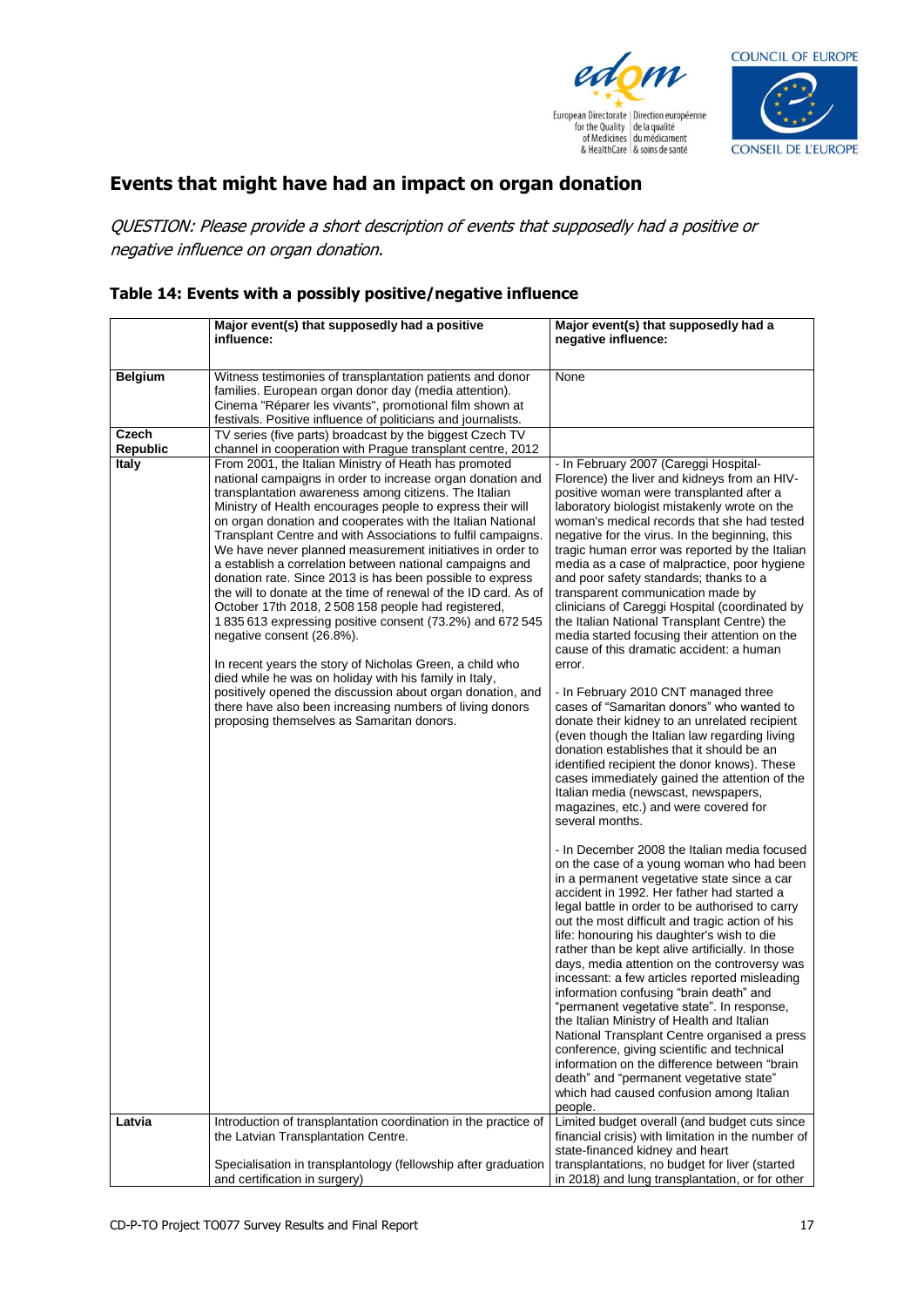

**CONSEIL DE L'EUROPE** 

|                               |                                                                                                                                                                                                                                                                                                                                                                                                                                                                                                                                                                                                                                                                                                                                                                                                                                                                                                                                      | programs.                                                                                                                                                                                                                                                       |
|-------------------------------|--------------------------------------------------------------------------------------------------------------------------------------------------------------------------------------------------------------------------------------------------------------------------------------------------------------------------------------------------------------------------------------------------------------------------------------------------------------------------------------------------------------------------------------------------------------------------------------------------------------------------------------------------------------------------------------------------------------------------------------------------------------------------------------------------------------------------------------------------------------------------------------------------------------------------------------|-----------------------------------------------------------------------------------------------------------------------------------------------------------------------------------------------------------------------------------------------------------------|
|                               | Annual meetings with ICU personnel (during 2014-2017<br>arranged twice a year) focusing on information about the                                                                                                                                                                                                                                                                                                                                                                                                                                                                                                                                                                                                                                                                                                                                                                                                                     | Restructuration of the Latvian Transplantation                                                                                                                                                                                                                  |
|                               | previous year's results, the main topics in transplant<br>medicine and science, problems in Latvia and foreign                                                                                                                                                                                                                                                                                                                                                                                                                                                                                                                                                                                                                                                                                                                                                                                                                       | Centre (separation of transplant coordination<br>and laboratory from the central structure,                                                                                                                                                                     |
|                               | experiences.                                                                                                                                                                                                                                                                                                                                                                                                                                                                                                                                                                                                                                                                                                                                                                                                                                                                                                                         | expected closure of special department for                                                                                                                                                                                                                      |
|                               |                                                                                                                                                                                                                                                                                                                                                                                                                                                                                                                                                                                                                                                                                                                                                                                                                                                                                                                                      | kidney transplantation).                                                                                                                                                                                                                                        |
|                               | Positive publications and movies about transplantation                                                                                                                                                                                                                                                                                                                                                                                                                                                                                                                                                                                                                                                                                                                                                                                                                                                                               | Negative publications and movies about                                                                                                                                                                                                                          |
|                               |                                                                                                                                                                                                                                                                                                                                                                                                                                                                                                                                                                                                                                                                                                                                                                                                                                                                                                                                      | transplantation                                                                                                                                                                                                                                                 |
| Lithuania                     | In 2014 the Games for People with Transplanted Organs<br>were organised in Lithuania by the Patient Organisation<br>"Gyvastis".                                                                                                                                                                                                                                                                                                                                                                                                                                                                                                                                                                                                                                                                                                                                                                                                      | 2012 liver transplantation case where<br>surgeons in one transplant centre arbitrarily<br>decided that transplantation would be at their<br>centre, since the donor organ was in their                                                                          |
|                               | Presentations and demonstrations of the donation-<br>transplantation process organised by the NTB 2013-2014<br>together with contributions from the State Border Guard                                                                                                                                                                                                                                                                                                                                                                                                                                                                                                                                                                                                                                                                                                                                                               | hospital; they circumvented the recipient<br>order and the liver was not transplanted to<br>the first recipient on the list;                                                                                                                                    |
|                               | Service, the Air Force, police and ambulance services.                                                                                                                                                                                                                                                                                                                                                                                                                                                                                                                                                                                                                                                                                                                                                                                                                                                                               | 2018 The proposal of a politician, Member of                                                                                                                                                                                                                    |
|                               | In 2017, the performance of I. Matijošaitienės Foundation "I<br>am dying but I want to live" with extensive social<br>advertising.                                                                                                                                                                                                                                                                                                                                                                                                                                                                                                                                                                                                                                                                                                                                                                                                   | the Parliament of the Republic of Lithuania, to<br>introduce a presumed consent model in<br>Lithuania prompted a number of negative<br>discussions;                                                                                                             |
|                               | Media support for donation, NTB organises events for the<br>media by presenting the donation and transplantation<br>process: providing the opportunity to visit ICUs and talk with<br>doctors and recipients after transplantation.                                                                                                                                                                                                                                                                                                                                                                                                                                                                                                                                                                                                                                                                                                  | In all cases, the NTB spent a lot of time<br>communicating, answering questions,<br>providing comments, writing articles, etc.<br>Ultimately this had no negative impact on                                                                                     |
|                               | NTB constantly provides statistics and other information,<br>not only on the website, but also by sending them to<br>individual regions;                                                                                                                                                                                                                                                                                                                                                                                                                                                                                                                                                                                                                                                                                                                                                                                             | donation.                                                                                                                                                                                                                                                       |
| <b>Republic of</b><br>Moldova | YEARS: 2014-2016. DESCRIPTION: TWINNING Project<br>"Strengthening the Transplant Agency of the Republic of<br>Moldova and support in legal approximation in the area of<br>quality and safety of substances of human origin" was<br>implemented. Results achieved: the overall Moldovan<br>legislation related to the transplant of human organs,<br>tissues and cells is in compliance with EU and international<br>standards and norms; increased staff knowledge, practice<br>and skills of all involved institutions; the transplant system<br>of the Republic of Moldova is in compliance with the best<br>quality standards and public expectations; a communication<br>and information campaign addressing health care<br>professionals, other professional groups/civil society,<br>general public (communication materials, seminars, etc.).<br>IMPACT: major/positive; donation rates increased in the<br>following years. |                                                                                                                                                                                                                                                                 |
| <b>Netherlands</b>            | In 2007: Dutch Donor Show. DESCRIPTION: There was a<br>TV programme about a woman who had a brain tumour and<br>wanted to choose the recipient to whom she would donate<br>her kidneys after death. The recipients were on the show<br>and tried to convince the donor to choose one of them.<br>There was enormous media attention on a national and<br>international level. It resulted in high numbers of donors that<br>year, political attention for donation and resources to start<br>the Masterplan for Donation.<br>In 2018: Dutch decision to transfer to an Opt-out system.                                                                                                                                                                                                                                                                                                                                               | Year: 2016. DESCRIPTION: Family of an<br>organ donor sued the transplant coordinator<br>and procurement surgeon because they<br>thought they had not been well informed.<br>IMPACT: a lot of negative reactions on social<br>media and distrust about donation. |
|                               | DESCRIPTION: The consent system in the Netherlands will<br>change from Opt-in to Opt-out on 1st July 2020. IMPACT:<br>clear position on donor preferences of the potential donor,<br>clear role for next of kin in consent process, leading to more<br>consent for organ and tissue donation and more donors.                                                                                                                                                                                                                                                                                                                                                                                                                                                                                                                                                                                                                        |                                                                                                                                                                                                                                                                 |
| Slovakia                      | no                                                                                                                                                                                                                                                                                                                                                                                                                                                                                                                                                                                                                                                                                                                                                                                                                                                                                                                                   | no                                                                                                                                                                                                                                                              |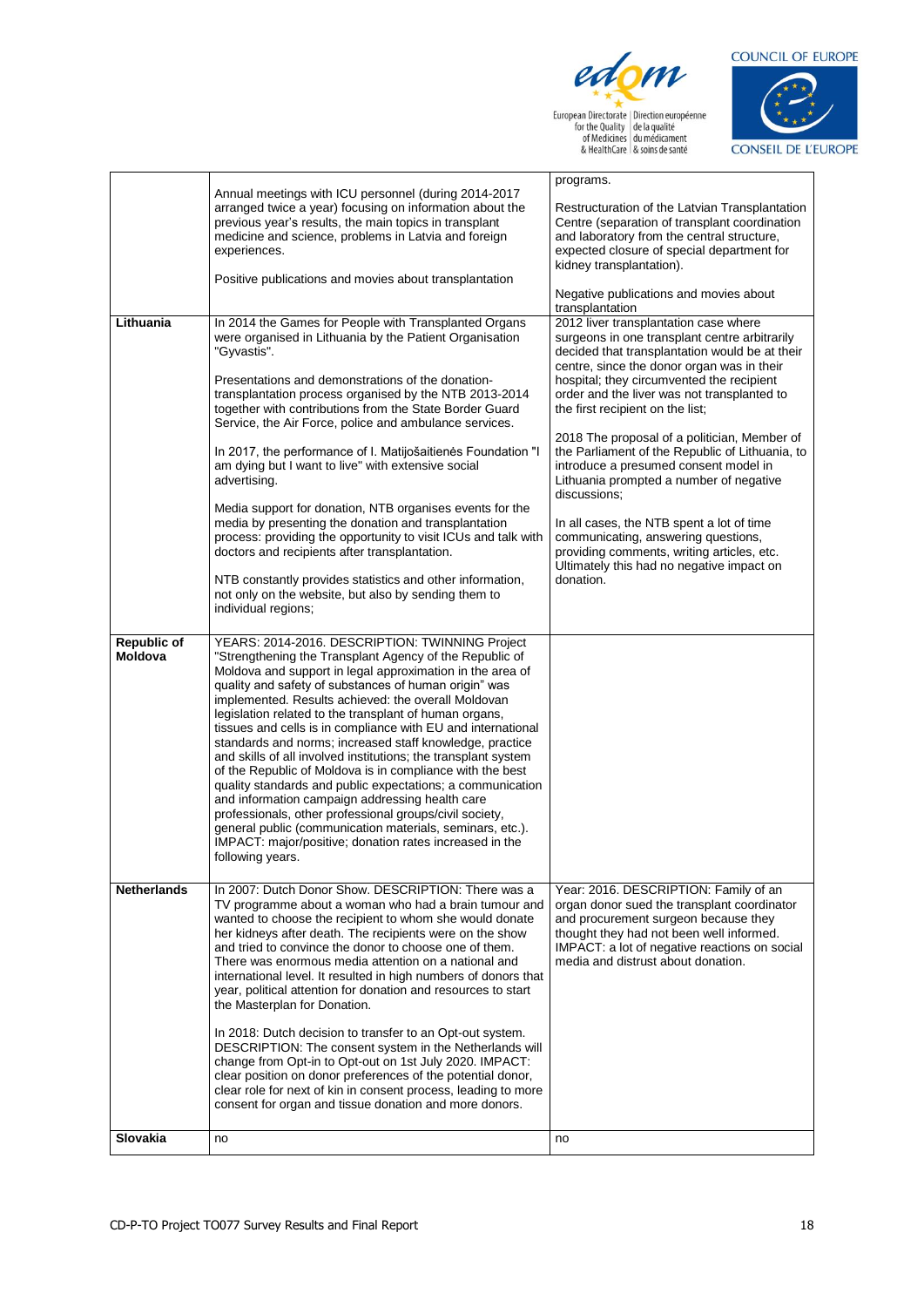

European Directoric | Direction européenne<br>
for the Quality | de la qualité<br>
of Medicines | du médicament<br>
& HealthCare | & soins de santé



| Slovenia                 | European organ donation day celebration with recipients'<br>stories, some TV programmes featuring discussion between                                                                                                                                                                                                                                                                                                                                                                                                                                                                                                                                                                                                                                                                                                                                                                                                                                                                                                                                                                                                                 | Some cases could be very influential and<br>resounding; however, in Slovenia we have                                                                                                                                                                                                                                                                                                                                                                                                                                                                                                                                         |
|--------------------------|--------------------------------------------------------------------------------------------------------------------------------------------------------------------------------------------------------------------------------------------------------------------------------------------------------------------------------------------------------------------------------------------------------------------------------------------------------------------------------------------------------------------------------------------------------------------------------------------------------------------------------------------------------------------------------------------------------------------------------------------------------------------------------------------------------------------------------------------------------------------------------------------------------------------------------------------------------------------------------------------------------------------------------------------------------------------------------------------------------------------------------------|------------------------------------------------------------------------------------------------------------------------------------------------------------------------------------------------------------------------------------------------------------------------------------------------------------------------------------------------------------------------------------------------------------------------------------------------------------------------------------------------------------------------------------------------------------------------------------------------------------------------------|
|                          | experts, and results in transplant medicine.                                                                                                                                                                                                                                                                                                                                                                                                                                                                                                                                                                                                                                                                                                                                                                                                                                                                                                                                                                                                                                                                                         | not had a lot of them and none that were                                                                                                                                                                                                                                                                                                                                                                                                                                                                                                                                                                                     |
|                          |                                                                                                                                                                                                                                                                                                                                                                                                                                                                                                                                                                                                                                                                                                                                                                                                                                                                                                                                                                                                                                                                                                                                      | particularly important or influential.                                                                                                                                                                                                                                                                                                                                                                                                                                                                                                                                                                                       |
| Spain                    | Annual statistics on donation and transplantation                                                                                                                                                                                                                                                                                                                                                                                                                                                                                                                                                                                                                                                                                                                                                                                                                                                                                                                                                                                                                                                                                    | Frustrated attempts of organ trafficking                                                                                                                                                                                                                                                                                                                                                                                                                                                                                                                                                                                     |
| <b>Switzerland</b>       | 2017: Switzerland hosted the EODD.                                                                                                                                                                                                                                                                                                                                                                                                                                                                                                                                                                                                                                                                                                                                                                                                                                                                                                                                                                                                                                                                                                   | 2012-13: Media reports about irregularities in<br>liver allocation in some German transplant<br>centres. It is unclear whether the media<br>coverage impacted the donation activity in<br>Switzerland. However, a decrease in the<br>consent rate of 9 percentage points was<br>observed during the first six months of 2013.<br>2007: Coming into force of the National<br>Transplantation Act; change to nationwide<br>explicit consent (before: 17 cantons with<br>presumed consent, 7 cantons with explicit<br>consent).<br>2007: Trial of the R. Voser case (patient who<br>in 2004 was transplanted by mistake with an |
|                          |                                                                                                                                                                                                                                                                                                                                                                                                                                                                                                                                                                                                                                                                                                                                                                                                                                                                                                                                                                                                                                                                                                                                      | ABO-incompatible heart graft and<br>subsequently died).                                                                                                                                                                                                                                                                                                                                                                                                                                                                                                                                                                      |
| <b>United</b><br>Kingdom | <b>YEAR</b><br>2015<br><b>DESCRIPTION</b><br>The story of Teddy, the UK's youngest deceased organ<br>donor (at the time). Born with anencephaly. Lived for 100<br>minutes. Proceeded to DCD.<br>http://www.itv.com/news/wales/2015-04-23/baby-teddy-<br>was-britains-youngest-organ-donor-a-short-but-heroic-life/<br>https://www.mirror.co.uk/news/uk-news/footage-shows-<br>britains-youngest-organ-7126972<br><b>IMPACT</b><br>His Parents won a Pride of Britain award.<br>https://www.mirror.co.uk/news/uk-news/our-boy-lived-died-<br>hero-6556361<br>Survey following Pride of Britain awards in 2015<br>• An estimated 4.3 million adults said it made them think<br>whether they would want their own children to be organ<br>donors.<br>• An estimated 5.6 million adults agreed Teddy's story made<br>them think about whether they wanted to donate their<br>organs after they die.<br>• An estimated 3.3 million adults agreed that Teddy's story<br>led them to talk to friends and family about donating their<br>organs after they die.<br>Increase of 112 286 new registrations on the NHS Organ<br>Donor Register. | <b>YEAR</b><br>2014<br><b>DESCRIPTION</b><br>Two kidney transplant recipients died after<br>donor transmission of a rare parasite.<br>https://www.theguardian.com/society/2014/de<br>c/04/transplant-patients-died-kidney-worm<br><b>IMPACT</b><br>Potentially increased caution by transplant<br>surgeons. The year that followed was the<br>only year deceased donation has not risen in<br>the UK over the last ten years. It is very likely<br>that this was multifactorial, but DCD seems to<br>have been more specifically affected.                                                                                   |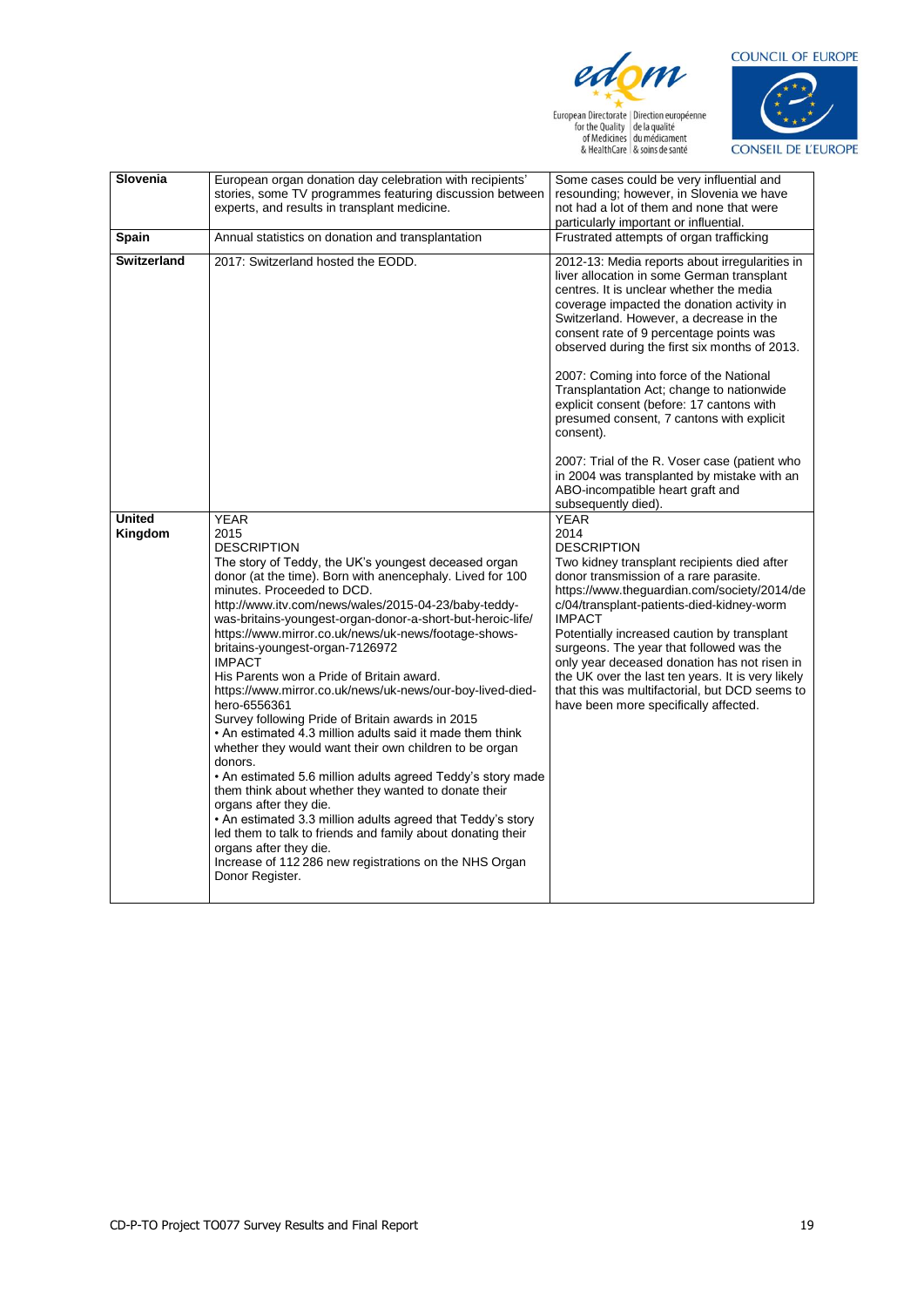



## **Outlook**

QUESTION: What further measures could improve the donation activity in your country?

#### **Table 15: Further measures that could improve organ donation**

| <b>Belgium</b>                | Every year the same deployment requirements of hospitals and government!                                                                                                                                                                                                                                                                                                                                                      |
|-------------------------------|-------------------------------------------------------------------------------------------------------------------------------------------------------------------------------------------------------------------------------------------------------------------------------------------------------------------------------------------------------------------------------------------------------------------------------|
|                               | Maybe organisation of the European Donor day again                                                                                                                                                                                                                                                                                                                                                                            |
| Czech                         | More transplant coordinators in donor hospitals, further development of DCD and living donation.                                                                                                                                                                                                                                                                                                                              |
| <b>Republic</b>               |                                                                                                                                                                                                                                                                                                                                                                                                                               |
| <b>Italy</b>                  | Increase the number of centres performing DCD and increase living donation through the development of<br>the national KEP.                                                                                                                                                                                                                                                                                                    |
| Latvia                        | Improvements in legislation (introduction of DCD III category with withdrawal of life-sustaining therapy -<br>currently not allowed by legislation)<br>Improvement of public awareness<br>Improvement in education of medical workers and in society                                                                                                                                                                          |
| Lithuania                     | From the year 2019, the Office will provide lectures on "Fundamentals of Organ Donation" for doctors<br>together with Vilnius University - a 3-hour certificate will be issued. Even more reanimatologists will expand<br>their knowledge.                                                                                                                                                                                    |
|                               | Contact with TPM course organisers on the possibility of organising courses for doctors in Lithuania –<br>funding is being sought for the Spanish proposal.                                                                                                                                                                                                                                                                   |
|                               | Health Minister legal act for donors after cardiac death will expand donor organ pool                                                                                                                                                                                                                                                                                                                                         |
| <b>Republic of</b><br>Moldova | DOMAIN: Detection and referral of possible donors. AIM: Strengthening and expanding the transplant<br>coordination service by means of creating a national coordination system for organ and tissue procurement<br>with the expansion of authorised medical institutions and the creation of North and South Donor Centres. It<br>will be implemented at national/regional level. STATUS: Implementation has already started. |
| <b>Netherlands</b>            | DOMAIN: Obtaining consent. AIM: new way of organising donation in the Netherlands. Dedicated persons<br>will be involved with all potential organ donors and they will guide the family through the consent process.<br>STATUS: the new organisation is planned to be implemented in 2020.                                                                                                                                    |
| Poland                        | 1. External audits of donor hospitals on the subject of donor recruitment in connection with the hospital<br>quality assurance program.<br>2. Changes in law: obligatory info to Poltransplant in every case of death and/or severe brain damage.<br>3. Criterion "to have hospital organ donation quality system" when hospitals apply for accreditation.                                                                    |
| <b>Slovakia</b>               | Changes in law to allow DCD program                                                                                                                                                                                                                                                                                                                                                                                           |
| <b>Switzerland</b>            | - Swisstransplant will launch a national organ donation registry for the voluntary registration of<br>consent/objection to organ donation in October 2018.<br>- Signatures are being collected by an independent group for a popular vote on changing the consent policy<br>to presumed consent.                                                                                                                              |
| <b>United</b><br>Kingdom      | <b>DOMAIN Obtaining consent</b><br>AIM Legislative change is being actively explored in England and Scotland to move to a system of<br>presumed consent (soft opt-out).<br>STATUS Within parliamentary processes in Scotland and England.                                                                                                                                                                                     |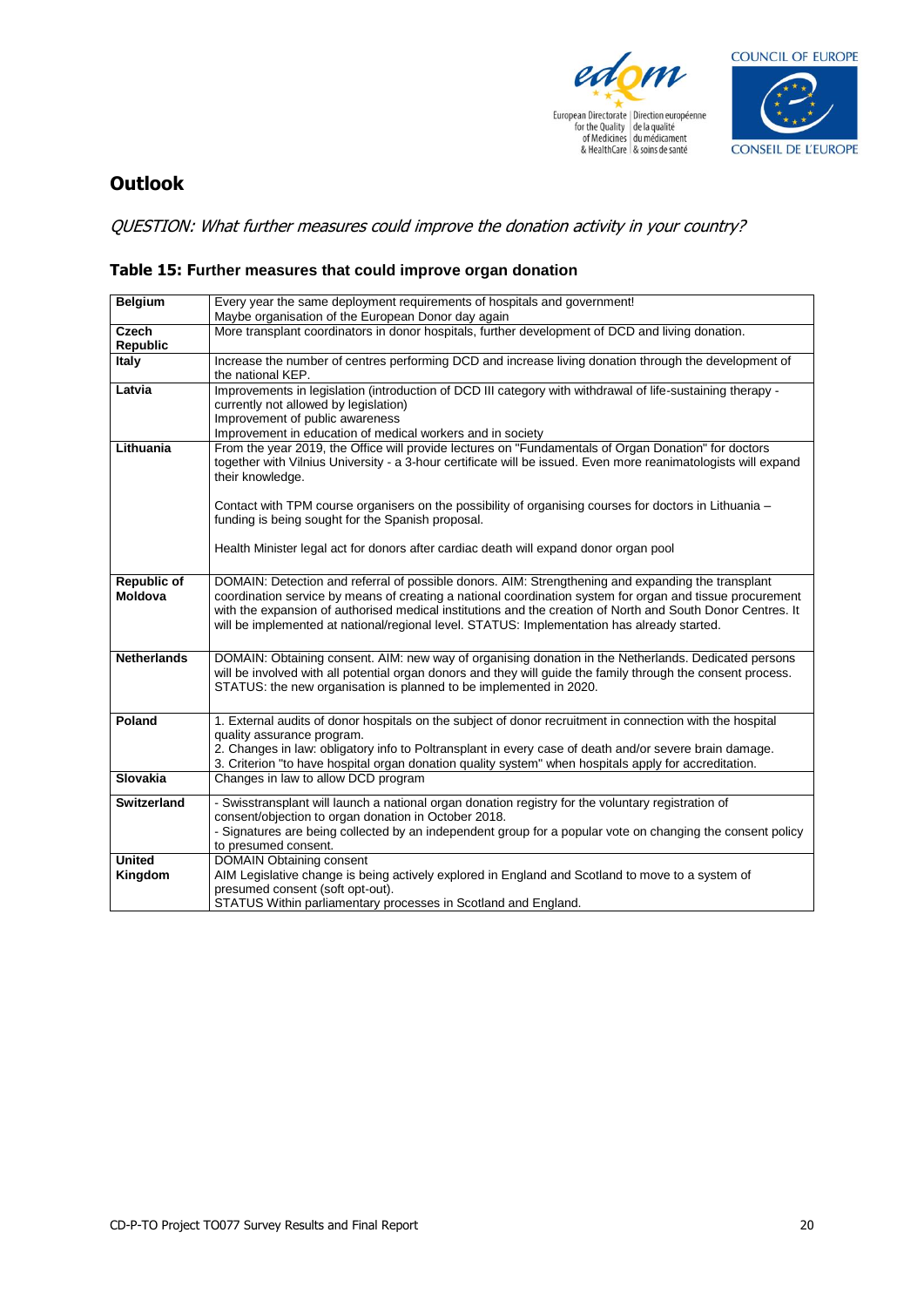



## **Additional information**

### **Consent policy**

QUESTION: What is the consent policy?

#### **Table 16: Overview on consent policies**



QUESTION: If the consent policy has been changed during the study period, please indicate the year when the above policy came into force.

#### **Table 17: Details on changes of the consent policy**

| Latvia                   | Legislation is currently under review                                                                                                                                                                                                                   |
|--------------------------|---------------------------------------------------------------------------------------------------------------------------------------------------------------------------------------------------------------------------------------------------------|
| Switzerland              | 2007 (before the coming into force of the National Transplantation Act, 17 cantons had a presumed consent<br>policy and 7 cantons an explicit consent policy).                                                                                          |
| <b>United</b><br>Kingdom | Before 2015 all UK explicit consent (opt-in) and although no family veto was allowed in law, in practice it is<br>allowed. If there is no opt-in, family decide. Since 2015 Wales has had deemed consent (presumed consent)<br>and family veto allowed. |

## **Family approach**

QUESTION: Please provide a short description of the setting and timing of family approach.

| Table 18: Setting and timing of family approach |  |  |
|-------------------------------------------------|--|--|
|                                                 |  |  |

| <b>Belgium</b>           | First brain death, then check register and then contact family (IC doctor, nurse TX coordinator)<br>We ask about the will of the deceased person, NOT the will of the family! Family conveys the will.<br>It is important to always give feedback to the family after the procedure. Respect for the feelings of the family<br>is high priority! |
|--------------------------|--------------------------------------------------------------------------------------------------------------------------------------------------------------------------------------------------------------------------------------------------------------------------------------------------------------------------------------------------|
| Czech<br><b>Republic</b> | ICU doctor contacts family before brain death                                                                                                                                                                                                                                                                                                    |
| <b>Estonia</b>           | Mainly after confirmation of death, in rare cases before                                                                                                                                                                                                                                                                                         |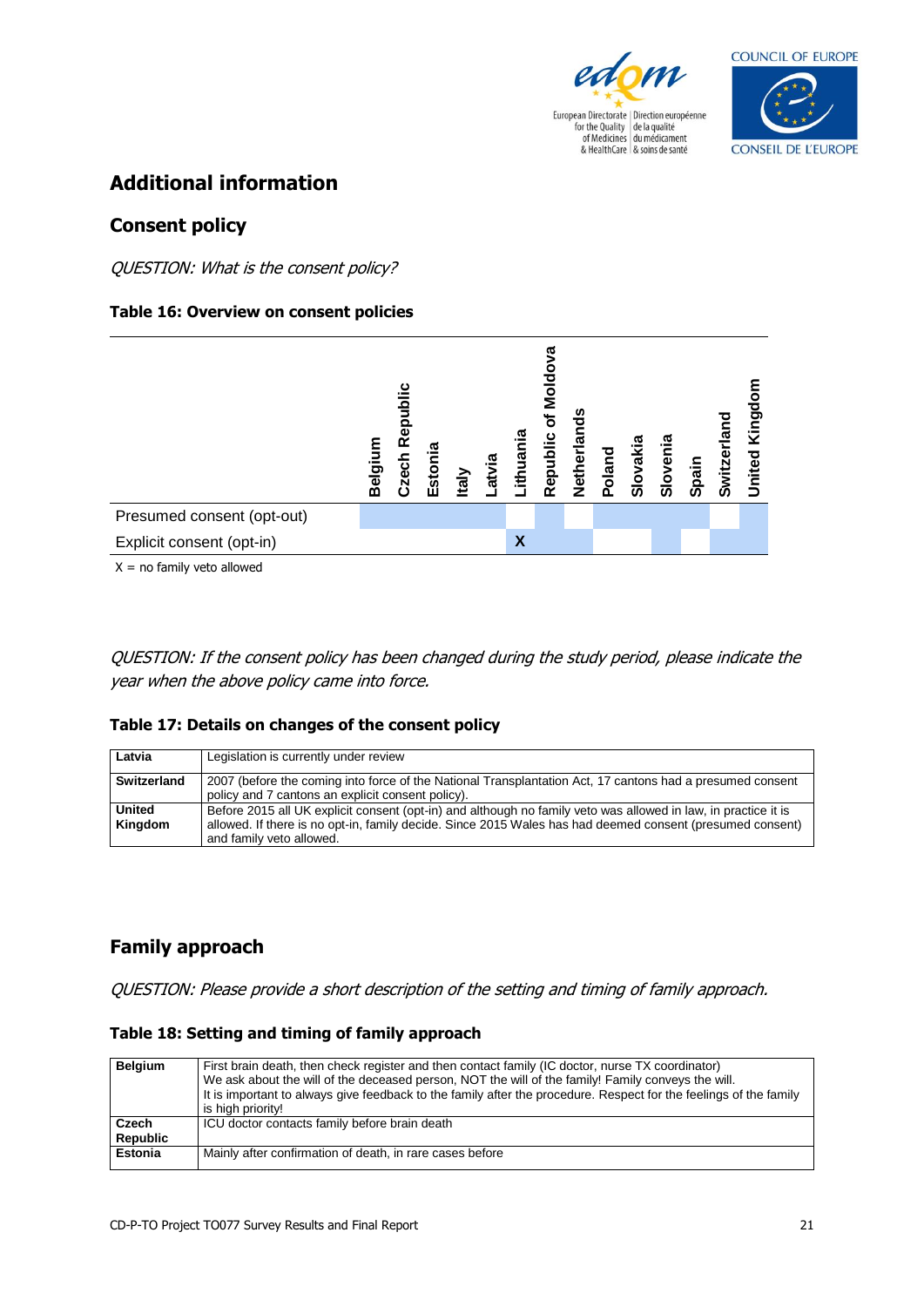

European Directoric | Direction européenne<br>
for the Quality | de la qualité<br>
of Medicines | du médicament<br>
& HealthCare | & soins de santé



| Italy                         | The family approach usually takes place in the transplant coordinating office, in a quiet and separate room.                                                                                                                    |
|-------------------------------|---------------------------------------------------------------------------------------------------------------------------------------------------------------------------------------------------------------------------------|
|                               | Two health professionals, namely a hospital coordinator and a nurse, and the coordinator for organ donation<br>approach the family. The family approach starts after the declaration of death when the potential donor is       |
| Latvia                        | referred from the ICU.<br>In the past, family approach was usually performed by the organ retrieval team (transplant surgeons and                                                                                               |
|                               | coordinators), but currently it is more often done by ICU personnel or regional coordinators (when possible). In                                                                                                                |
|                               | most cases the first information about bad prognosis and awaited diagnosis of brain death is given by an ICU                                                                                                                    |
|                               | doctor during the brain death protocol, and the interview about the donation takes place after the brain death                                                                                                                  |
|                               | declaration. In cases with progressive worsening of the condition and risk of cardiac arrest, the interview can                                                                                                                 |
| Lithuania                     | take place before the declaration of brain death.<br>The request is almost always made by the reanimatologist doctor who treated the patient, and the talk takes                                                                |
|                               | place after brain death. Short description of family veto: family veto is not allowed in Lithuania (Health minister                                                                                                             |
|                               | legal act), but we had one case where the dead patient had a donor card, but relatives said that they did not                                                                                                                   |
|                               | know that and were very angry at the doctors. The decision was made that the dead patient would not be a                                                                                                                        |
|                               | donor, because of the scandal of the relatives.                                                                                                                                                                                 |
| <b>Republic of</b><br>Moldova | The family approach takes place in a separate room close to the ICU. The person who is making the request<br>is the transplant coordinator (anaesthesiologist, 8 health care professionals). The family interview is            |
|                               | performed after brain death diagnosis is completed.                                                                                                                                                                             |
| <b>Netherlands</b>            | Families are approached after treatment is deemed futile and the death of the patient is expected.                                                                                                                              |
| Poland                        | Family approach takes place in every case of an eligible donor and always after death confirmation and after                                                                                                                    |
|                               | checking whether opposition to donation exists or not in the central refusal registry.                                                                                                                                          |
| Slovakia                      | If there is confirmed brain death there is an interview between the family and the transplant coordinator.                                                                                                                      |
| Slovenia                      | The family interview about donation is performed after brain death is confirmed. Usually it is carried out in                                                                                                                   |
|                               | combination by two doctors. The ICU doctor is in charge of giving the bad news to the family and the                                                                                                                            |
|                               | coordinator comes in afterwards with the request for donation. It is recommended that both stay together from                                                                                                                   |
|                               | the beginning until the end of interview, but unfortunately this is not regular practice in all hospitals and ICU<br>doctors often leave the coordinator alone with the family.                                                 |
| Spain                         | Classically, the family approach was only done once the person had achieved a clinical condition consistent                                                                                                                     |
|                               | with brain death or when brain death had already been diagnosed. This is now changing. At present, the                                                                                                                          |
|                               | family approach takes place at different times, taking into account the clinical condition of the patient and the                                                                                                               |
|                               | pace of the family in understanding and requesting information (individual approach). Hence, it is becoming                                                                                                                     |
|                               | normal practice to make the family approach when the decision is made to withdraw life-sustaining therapies<br>on the grounds of futility of further care, either inside or outside of the ICU.                                 |
| <b>Switzerland</b>            | There is no nationally standardised setting and timing of family approach.                                                                                                                                                      |
|                               |                                                                                                                                                                                                                                 |
|                               |                                                                                                                                                                                                                                 |
| <b>United</b>                 | Case Vignette example.                                                                                                                                                                                                          |
| Kingdom                       | Michael, a 54-year-old male, suffered a devastating brain haemorrhage and was admitted to a regional                                                                                                                            |
|                               | neurosurgical centre. Sadly, there was no treatment option and he showed no signs of recovery. Two days<br>later on the intensive care unit (ICU), Michael's Glasgow Coma Score (GCS) off sedation is 3/15, his pupils          |
|                               | are fixed and non-reactive to light, his cough and gag reflex are absent, and he is taking no spontaneous                                                                                                                       |
|                               | breaths on the mechanical ventilator he is attached to. His intensive care doctors suspect he has already died                                                                                                                  |
|                               | at some point over the last 24 hours. A plan is made to carry out formal bedside tests of Michael's brainstem                                                                                                                   |
|                               | function to diagnose and confirm death using neurological criteria (brainstem death). A family discussion is                                                                                                                    |
|                               | planned.                                                                                                                                                                                                                        |
|                               | Prior to these tests and family discussion, a referral to the specialist nurse for organ donation (SN-OD) is                                                                                                                    |
|                               | made. The SN-OD has an office near the ICU and consults the NHS Organ Donor Register; Michael                                                                                                                                   |
|                               | registered three years ago via the DVLA when he renewed his licence. The SN-OD reviews Michael's medical                                                                                                                        |
|                               | records and no initial contraindication for exploring DBD is discovered. This knowledge prevents families                                                                                                                       |
|                               | being offered donation when there is no realistic chance of it going ahead. Additionally, the SN-OD is an                                                                                                                       |
|                               | expert in supporting families through the confirmation of death and bereavement care, as well as her donation<br>role.                                                                                                          |
|                               |                                                                                                                                                                                                                                 |
|                               | The ICU doctor, Michael's bedside nurse, and the SN-OD plan how they will explain to the family the terrible                                                                                                                    |
|                               | suspicion that Michael has already died. The ICU doctor then leads the discussion with the family, with the                                                                                                                     |
|                               | support of Michael's bedside nurse and the SN-OD, and helps the family to understand the concept of death                                                                                                                       |
|                               | using neurological criteria (brainstem death). The ICU doctor explains that bedside examination and testing of<br>Michael will be carried out by two senior ICU doctors and this examination will be performed twice. The tests |
|                               | are expected to confirm that Michael has already died. The family are offered the chance to witness the                                                                                                                         |
|                               | second set of tests.                                                                                                                                                                                                            |
|                               |                                                                                                                                                                                                                                 |
|                               | The ICU doctor and bedside nurse leave to commence the tests. The SN-OD remains to support the family.                                                                                                                          |
|                               | After the first sets of tests, which reveals no brainstem function, the ICU doctor speaks again to the family to                                                                                                                |
|                               | share this sad news and to see if they wish to witness the second set of tests. They do. With the support of<br>the bedside nurse and SN-OD they are present during the second and final examination of Michael by the two      |
|                               | doctors. The simple but powerful tests are designed to detect if Michael has any brainstem function and                                                                                                                         |
|                               | includes examining Michael to see if: his pupils react to light, he blinks, he reacts to stimulus within his head,                                                                                                              |
|                               | he coughs or gags, his eyes react to 50 ml of ice cold water gently syringed into his ear canals, and if he can                                                                                                                 |
|                               | breathe when taken off the mechanical ventilator. He can do none of these things and the two doctors<br>diagnose and confirm that Michael has died.                                                                             |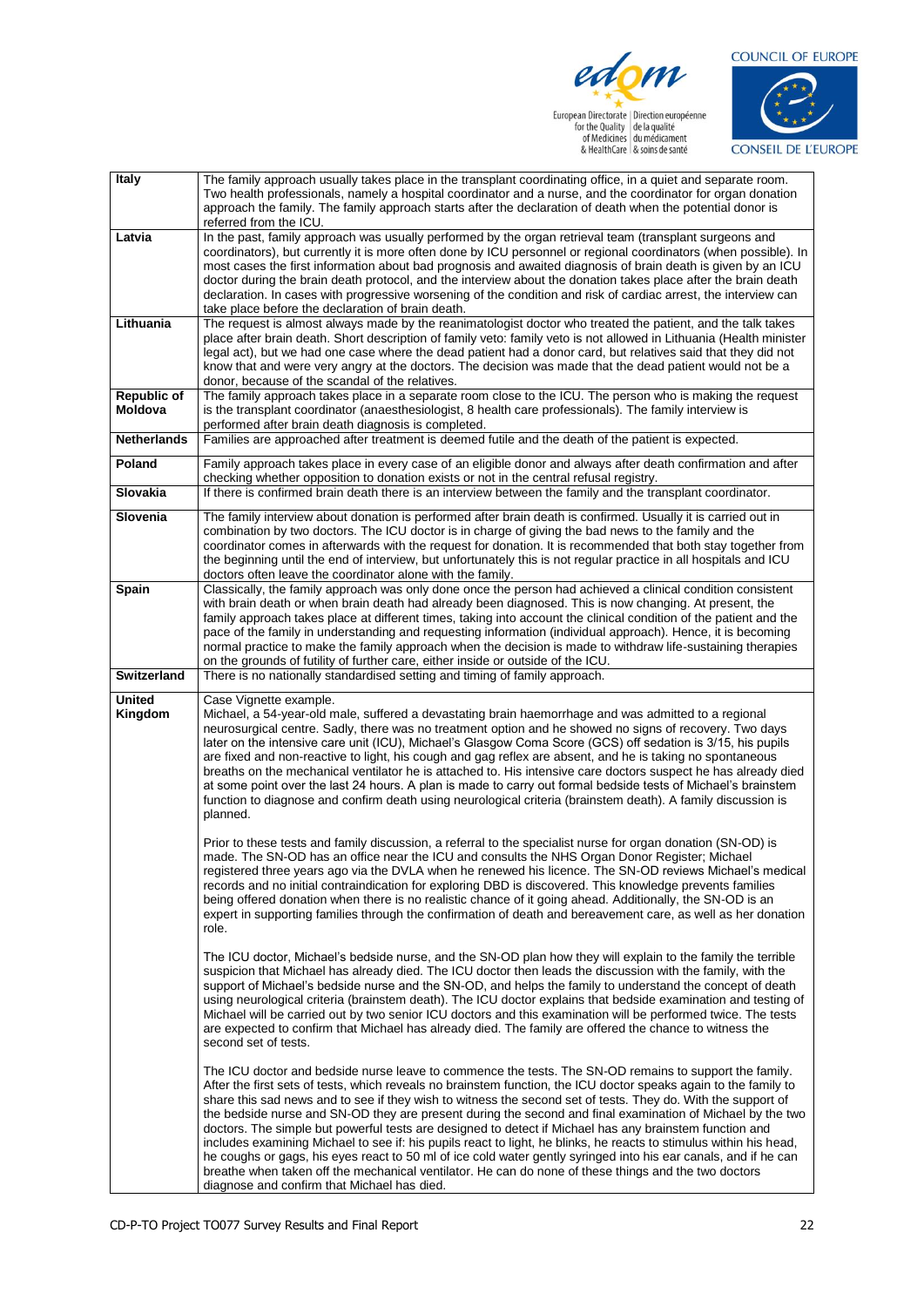



Ongoing end-of-life care is planned with Michael's family. As part of this discussion the SN-OD informs the family that Michael was registered on the NHS Organ Donor Register and had consented for donation to occur after his death. The family are in agreement and knowing that they can respect an end–of-life wish of Michael's, as well as help others, brings them some comfort. After signing the donation paperwork and after answering the SN-ODs donation safety questions, the family say goodbye to Michael and head home. Twenty hours later, while Michael is still on the mechanical ventilator and his organ function maintained during this period, he is transferred to theatre and donates his heart, lungs, liver, pancreas and both kidneys.

### **Registry**

QUESTION: Is there a registry in your country?





X There is an advanced directives registry where persons can register their will to become or not become an organ donor after death.

# A national organ donation registry (voluntary registration of consent or objection) was introduced by Swisstransplant in October 2018.

(For details on registries, see next page)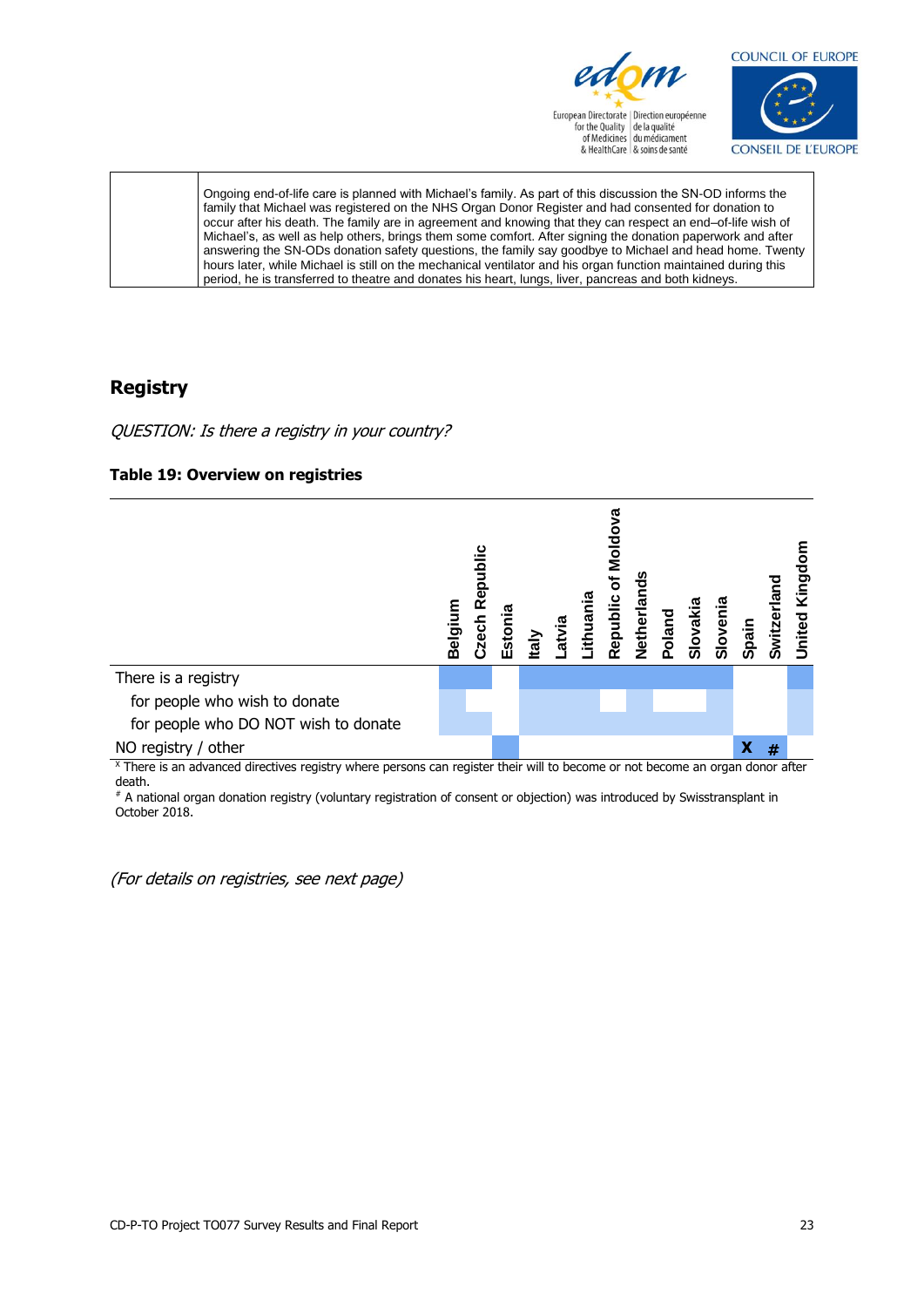



| <b>Belgium</b>           | A registry for people who wish to donate their organs; a registry for people who DO NOT wish to donate<br>their organs.                                    |
|--------------------------|------------------------------------------------------------------------------------------------------------------------------------------------------------|
| <b>Estonia</b>           | NO REGISTRY.                                                                                                                                               |
| <b>Italy</b>             | A registry for people who wish to donate their organs; a registry for people who DO NOT wish to donate<br>their organs.                                    |
| Latvia                   | A registry for people who wish to donate their organs; a registry for people who DO NOT wish to donate<br>their organs.                                    |
| Lithuania                | A registry for people who wish to donate their organs; a registry for people who DO NOT wish to donate<br>their organs.                                    |
| Republic of<br>Moldova   | A registry for people who DO NOT wish to donate their organs.                                                                                              |
| <b>Netherlands</b>       | 4 options: consent, refusal, decision by relatives, decision by a specified person                                                                         |
| Poland                   | A registry for people who DO NOT wish to donate their organs.                                                                                              |
| Slovakia                 | A registry for people who DO NOT wish to donate their organs.                                                                                              |
| Slovenia                 | A registry for people who wish to donate their organs; a registry for people who DO NOT wish to donate<br>their organs.                                    |
| Spain                    | There is an advanced directives registry where persons can register their will to become, or not, an organ<br>donor after death                            |
| <b>Switzerland</b>       | NO REGISTRY. A national organ donation registry (voluntary registration of consent or objection) will be<br>introduced by Swisstransplant in October 2018. |
| <b>United</b><br>Kingdom | A registry for people who wish to donate their organs; a registry for people who DO NOT wish to donate<br>their organs.                                    |

#### **Table 20: Details on registry**

#### QUESTION: If there is a registry, please provide a short description.

#### **Table 21: Description of registry**

| <b>Belgium</b>     | 1986, press + TV debate. Registration is not mandatory. This year a law may be passed to allow registration        |
|--------------------|--------------------------------------------------------------------------------------------------------------------|
|                    | by ID-card or by GP (eHealth)                                                                                      |
| <b>Czech</b>       | Non-donor register since 2002; optional                                                                            |
| <b>Republic</b>    |                                                                                                                    |
| Italy              | In Italy there is a combined registry. People can express their consent or objection to organ donation and         |
|                    | this is registered in the Italian transplant IT system. Registrations are made directly at the office of the local |
|                    | health authorities, through the donor association or, since 2016, at the renewal or first issue of the ID card.    |
|                    | Registration is optional even in this last case.                                                                   |
| Latvia             | Registry (currently State Population registry, from 2020 - e-health registry) has been in place since 2004.        |
|                    | Information for population dispersed by mass-media (TV, radio, press) arranged mainly by the Latvian               |
|                    | Transplantation centre. Registration is optional.                                                                  |
| Lithuania          | NTB operates the Registry. It was implemented in 2000 by the Government resolution. Donor card                     |
|                    | registration is available through the electronic gateway or in paper form. Doctors who treat recipients and        |
|                    | who diagnose brain death can access the Register with a password. Mandatory.                                       |
| <b>Republic of</b> | The YEAR of introduction: 2014. The Transplant Agency operates the registry. The procedure of registration         |
| <b>Moldova</b>     | is under development.                                                                                              |
| <b>Netherlands</b> | The donor register was implemented in 1998 when the Dutch donor Act came in force. All inhabitants were            |
|                    | asked to register their donor preferences. There is a yearly campaign for all persons who become 18 that           |
|                    | year and for all new inhabitants, who receive a registration form. Registration is possible from age 12 and        |
|                    | takes place online. Partly opting out of certain tissues and organs from consent is possible. Registration is      |
|                    | not mandatory; however in 2020 this will change.                                                                   |
| Slovakia           | National transplant organisation                                                                                   |
| Slovenia           | Slovenija transplant is the data manager, and the data are stored with other population data at National           |
|                    | public, insurance company. We started the registry in 2003. The media are constantly publishing data on            |
|                    | how the declaration for donation could be made – the declaration for or against donation is made on a              |
|                    | voluntary basis, is optional and not many Slovenian people have made a declaration (less than 1%).                 |
| <b>United</b>      | Commenced 1994                                                                                                     |
| Kingdom            | Managed by NHSBT                                                                                                   |
|                    | Majority of registrations come from driving licence renewals and first applications. Also, from GP surgery         |
|                    | registration, Boots advantage card and online.                                                                     |
|                    | Registration is voluntary.                                                                                         |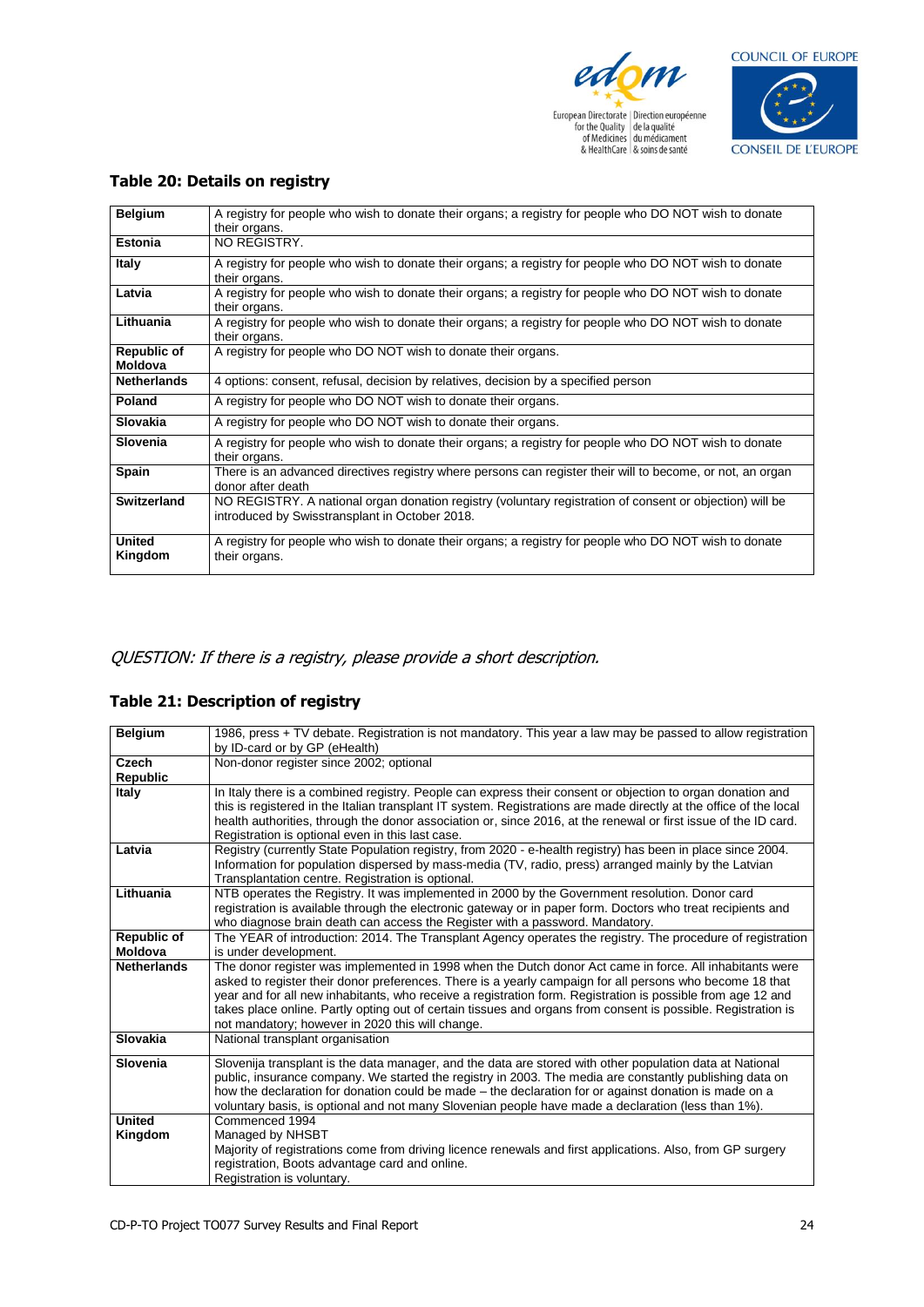



| The NHS Organ Donor Register was set up to co-ordinate supply and demand following a five-year                  |
|-----------------------------------------------------------------------------------------------------------------|
| campaign. Despite millions carrying donor cards there had been no single database of those who had              |
| pledged their organs for transplant. With the launch of the Organ Donor Register it is far easier to identify a |
| donor's wishes, and allows the public to sign up as organ donors in new ways, such as on driving license        |
| applications. The scheme is a resounding success, with more than 2.2m having joined the database by the         |
| end of 1995.                                                                                                    |
| By 2018 25 million people were registered.                                                                      |
|                                                                                                                 |

## **Programme participation**

QUESTION: Please indicate in which Council of Europe and/or European Union programmes related to organ donation and transplantation your country has participated or is participating.

| <b>Belgium</b>           | Working together with Eurotransplant                                                                                                                                                                               |
|--------------------------|--------------------------------------------------------------------------------------------------------------------------------------------------------------------------------------------------------------------|
| Czech<br><b>Republic</b> | MODE, ACCORD, DOPKI, COORENOR, BLACK SEA AREA, FOEDUS                                                                                                                                                              |
| Estonia                  | EUROCET. etc.                                                                                                                                                                                                      |
| Italy                    | CD-P-TO meetings and preparation of Guides for quality and safety (organs, tissues and cells), EU<br>competent authority meeting, EUDONORGAN project, FOEDUS cooperation agreement for organ<br>exchange           |
| Latvia                   | <b>COORENOR</b><br><b>MODE</b><br><b>ACCORD</b><br>Seeding life                                                                                                                                                    |
| Lithuania                | ETPOD, COORENOR, TPM, MODE, ACCORD, FOEDUS                                                                                                                                                                         |
| Republic of<br>Moldova   | COORENOR, FOEDUS                                                                                                                                                                                                   |
| <b>Netherlands</b>       | ACCORD, EFRETOS, COST, EDITH                                                                                                                                                                                       |
| Poland                   | DOPKI, ODEQUS, EUROCET, EULID, COORENOR, FOEDUS, ETPOD, ACCORD                                                                                                                                                     |
| Slovenia                 | EDD, ACCORD, EUSTITE, FOEDUS, EUROCET, ETPOD, EULID, EUDONORGAN, GUIDELINES (CoE),<br>many other documents and publications discussed at the CD-P-TO meetings, DOPKI, EFRETOS                                      |
| Spain                    | ALLIANCE-O, DOPKI, MODE, COORENOR, ACCORD-JA; EFRETOS, and many other EU funded<br>projects. The country is highly active in all initiatives organised by the Council of Europe and the European<br>Union.         |
| Switzerland              | DOPKI, COORENOR/FOEDUS, EDITH, ACCORD, ODEQUS, EULID                                                                                                                                                               |
| <b>United</b><br>Kingdom | <b>ACCORD</b><br>COE initiative for "Prevention of transplant-related crime"<br>COST "European Network for Collaboration on Kidney Exchange Programmes" (ENCKEP) project<br><b>FOEDUS</b><br><b>ODEQUS</b><br>COPE |

#### **Table 22: Programme participation**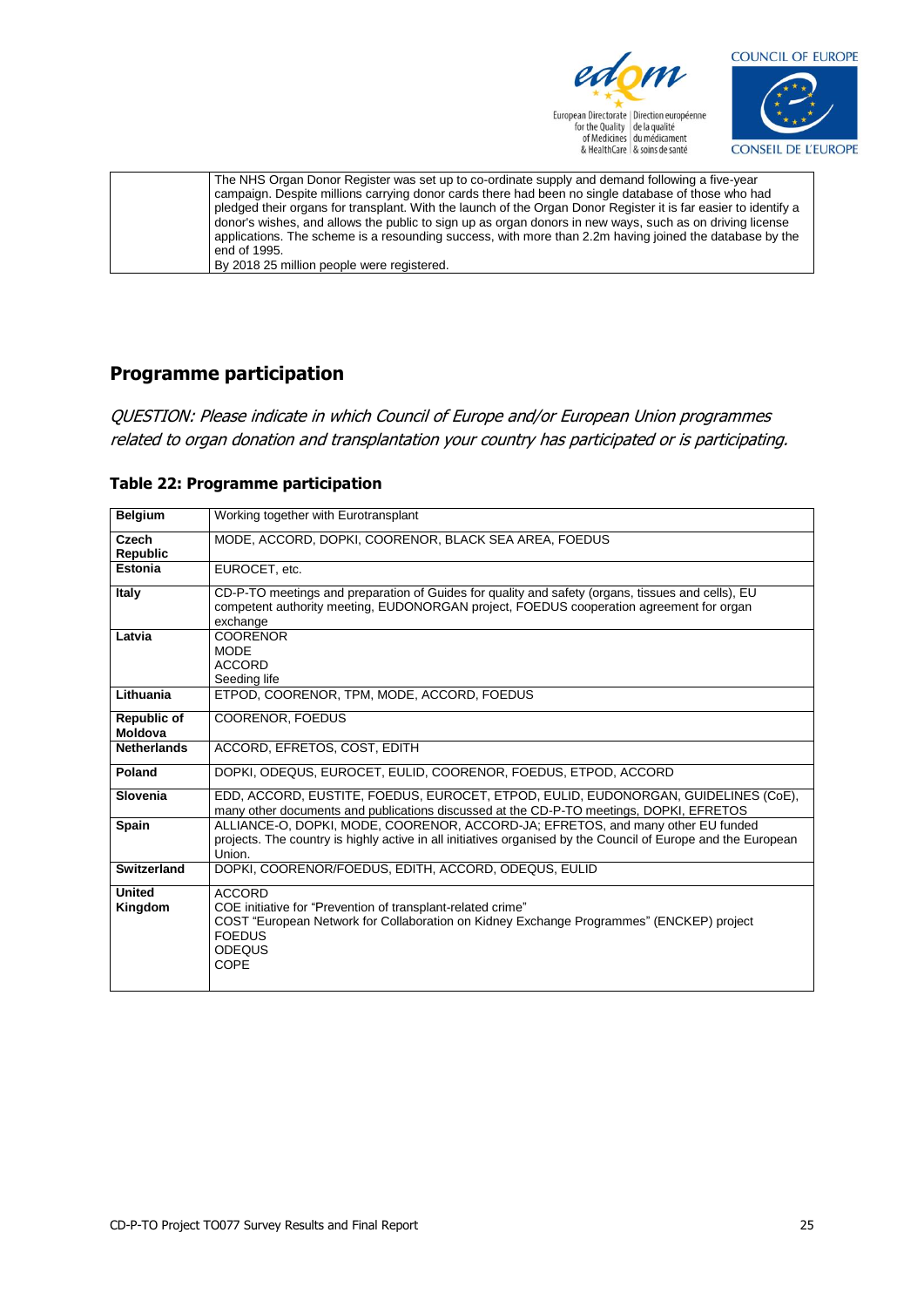



QUESTION: Comments on the survey questionnaire.

#### **Table 23: Comments on the survey**

| Spain                    | The basis of the Spanish Model for Organ Donation and Transplantation, as widely described in the literature,<br>has been essential to the Spanish success over the years, along with vision, dedication and leadership.<br>For more information, please review:<br>- Matesanz R, et al. The 40 donors per million population plan: an action plan for improvement of organ<br>donation and transplantation in Spain. Transplant Proc. 2009 Oct: 41(8): 3453-6.<br>- Matesanz R, et al. Spanish experience as a leading country: what kind of measures were taken? Transpl Int.<br>2011 Apr;24(4):333-43.<br>- Matesanz R, et al. Benchmarking in the process of donation after brain death: a methodology to identify best<br>performer hospitals. Am J Transplant 2012 Sep; 12(9): 2498-506.<br>- De la Rosa G, et al. Continuously evaluating performance in deceased donation: the Spanish quality<br>assurance program. Am J Transplant 2012 Sep; 12(9): 2507-13.<br>-Matesanz R, et al. Benchmarking in organ donation after brain death in Spain.<br>Lancet. 2012 Aug 18;380(9842):649-50.<br>- Matesanz R, et al. How Spain Reached 40 Deceased Organ Donors per Million Population. Am J Transplant.<br>2017 Jun; 17(6): 1447-1454.<br>- Dominguez-Gil B, et al. End-of-life practices in patients with devastating brain injury in Spain: implications for<br>organ donation. Med Intensiva. 2017 Apr; 41(3): 162-173.<br>- Domínguez-Gil B, et al. Expanding the Donor Pool Through Intensive Care to Facilitate Organ Donation:<br>Results of a Spanish Multicenter Study. Transplantation. 2017 Aug: 101(8): e265-e272. |
|--------------------------|--------------------------------------------------------------------------------------------------------------------------------------------------------------------------------------------------------------------------------------------------------------------------------------------------------------------------------------------------------------------------------------------------------------------------------------------------------------------------------------------------------------------------------------------------------------------------------------------------------------------------------------------------------------------------------------------------------------------------------------------------------------------------------------------------------------------------------------------------------------------------------------------------------------------------------------------------------------------------------------------------------------------------------------------------------------------------------------------------------------------------------------------------------------------------------------------------------------------------------------------------------------------------------------------------------------------------------------------------------------------------------------------------------------------------------------------------------------------------------------------------------------------------------------------------------------------------------------------------------------------------------------|
| <b>United</b><br>Kingdom | None                                                                                                                                                                                                                                                                                                                                                                                                                                                                                                                                                                                                                                                                                                                                                                                                                                                                                                                                                                                                                                                                                                                                                                                                                                                                                                                                                                                                                                                                                                                                                                                                                                 |